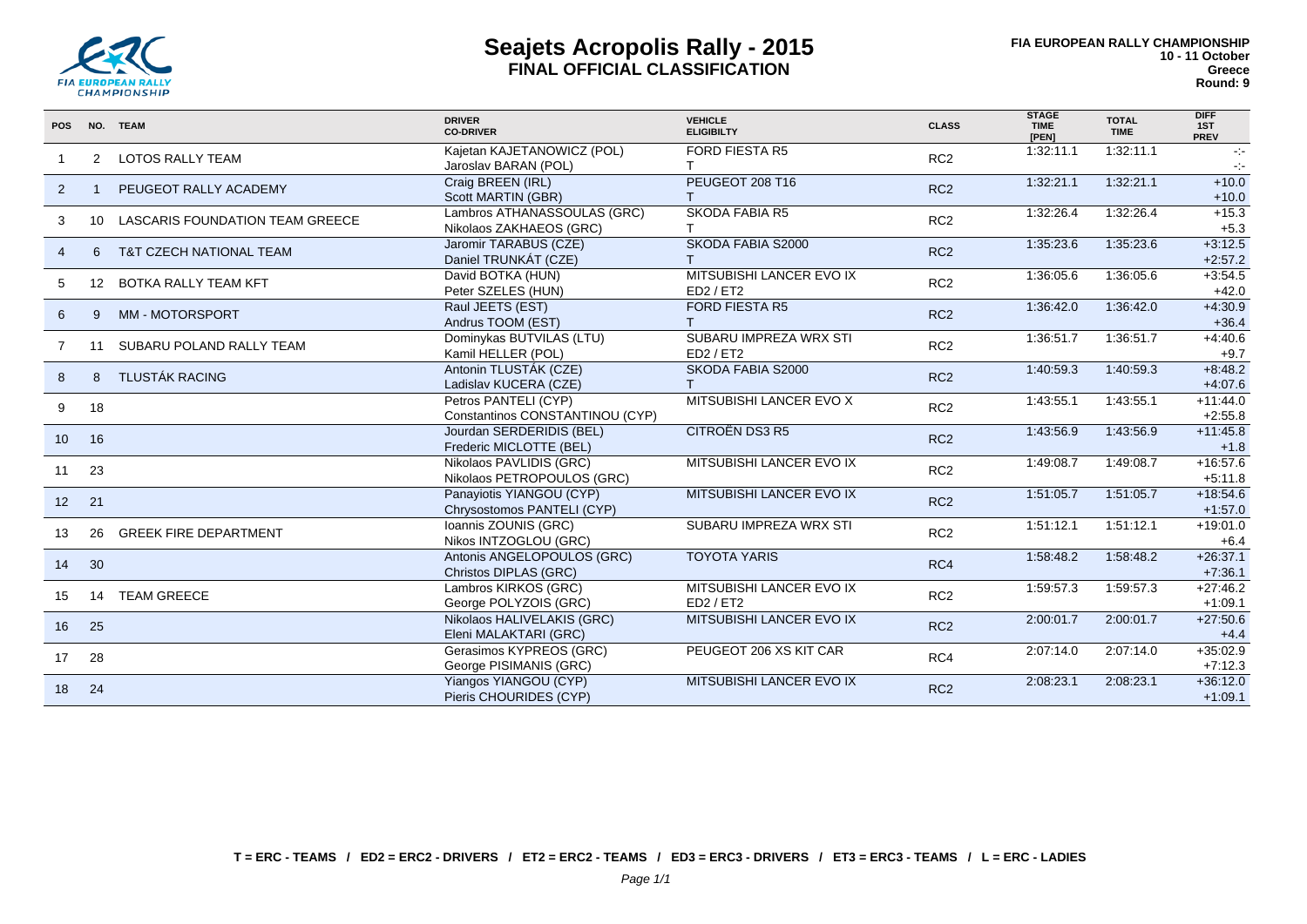

# **Seajets Acropolis Rally - 2015 PROGRESSIVE CLASSIFICATION**

**SS1 - SEAJETS KINETA-LOUTRAKI (24.33 kms / Gravel)**

|                 |                | <b>STAGE CLASSIFICATION</b>                          |                           |                                   | <b>OVERALL CLASSIFICATION</b> |                |                                     |                                       |                 |                                      |                             |                                   |
|-----------------|----------------|------------------------------------------------------|---------------------------|-----------------------------------|-------------------------------|----------------|-------------------------------------|---------------------------------------|-----------------|--------------------------------------|-----------------------------|-----------------------------------|
| POS NO.         |                | <b>DRIVER</b><br><b>VEHICLE</b>                      | <b>STAGE TIME</b><br>KM/H | <b>DIFF</b><br>1ST<br><b>PREV</b> | <b>POS</b>                    | NO.            | <b>DRIVER</b><br><b>CO-DRIVER</b>   | <b>VEHICLE</b><br><b>ELIGIBILTY</b>   | <b>CLASS</b>    | <b>STAGE</b><br><b>TIME</b><br>[PEN] | <b>TOTAL</b><br><b>TIME</b> | <b>DIFF</b><br>1ST<br><b>PREV</b> |
|                 | 2              | Kajetan KAJETANOWICZ (POL)                           | 19:25.3                   | $\sim$                            | 1                             | $\overline{2}$ | Kajetan KAJETANOWICZ (POL)          | <b>FORD FIESTA R5</b>                 | RC2             | 19:25.3                              | 19:25.3                     | $\sim 10$                         |
|                 |                | <b>FORD FIESTA R5</b>                                | 75.16                     | $\sim$                            |                               |                | Jaroslav BARAN (POL)                | T.                                    |                 |                                      |                             | $\sim$                            |
| $\overline{2}$  |                | Craig BREEN (IRL)                                    | 19:37.5                   | $+12.2$                           | 2                             | $\overline{1}$ | Craig BREEN (IRL)                   | PEUGEOT 208 T16                       | RC <sub>2</sub> | 19:37.5                              | 19:37.5                     | $+12.2$                           |
|                 |                | PEUGEOT 208 T16                                      | 74.38                     | $+12.2$                           |                               |                | Scott MARTIN (GBR)                  | T                                     |                 |                                      |                             | $+12.2$                           |
| 3               | 12             | David BOTKA (HUN)                                    | 19:42.7                   | $+17.4$                           | 3                             | 12             | David BOTKA (HUN)                   | MITSUBISHI LANCER EVO IX              | RC <sub>2</sub> | 19:42.7                              | 19:42.7                     | $+17.4$                           |
|                 |                | MITSUBISHI LANCER EVO IX                             | 74.06                     | $+5.2$                            |                               |                | Peter SZELES (HUN)                  | ED2 / ET2                             |                 |                                      |                             | $+5.2$                            |
| $\overline{4}$  | 3              | Alexey LUKYANUK (BLR)<br><b>FORD FIESTA R5</b>       | 19:45.0                   | $+19.7$                           | $\overline{4}$                | $\mathcal{R}$  | Alexey LUKYANUK (BLR)               | <b>FORD FIESTA R5</b>                 | RC2             | 19:45.0                              | 19:45.0                     | $+19.7$                           |
|                 |                |                                                      | 73.91                     | $+2.3$                            |                               |                | Alexey ARNAUTOV (RUS)               | $\mathsf{T}$<br><b>SKODA FABIA R5</b> | RC2             |                                      |                             | $+2.3$                            |
| 5               | 10             | Lambros ATHANASSOULAS (GRC)<br><b>SKODA FABIA R5</b> | 19:50.2<br>73.59          | $+24.9$                           | 5                             | 10             | Lambros ATHANASSOULAS<br>(GRC)      | T.                                    |                 | 19:50.2                              | 19:50.2                     | $+24.9$                           |
|                 |                | Raul JEETS (EST)                                     | 20:09.4                   | $+5.2$<br>$+44.1$                 |                               |                | Raul JEETS (EST)                    | <b>FORD FIESTA R5</b>                 | RC <sub>2</sub> | 20:09.4                              | 20:09.4                     | $+5.2$<br>$+44.1$                 |
| 6               | $\mathbf{q}$   | <b>FORD FIESTA R5</b>                                | 72.42                     | $+19.2$                           | 6                             | 9              | Andrus TOOM (EST)                   | T.                                    |                 |                                      |                             | $+19.2$                           |
|                 |                | Jaromir TARABUS (CZE)                                | 20:15.0                   | $+49.7$                           |                               |                | Jaromir TARABUS (CZE)               | SKODA FABIA S2000                     | RC2             | 20:15.0                              | 20:15.0                     | $+49.7$                           |
| $\overline{7}$  | 6              | SKODA FABIA S2000                                    | 72.09                     | $+5.6$                            | $\overline{7}$                | 6              | Daniel TRUNKÁT (CZE)                | т                                     |                 |                                      |                             | $+5.6$                            |
|                 |                | Charles MARTIN (FRA)                                 | 20:17.1                   | $+51.8$                           |                               |                | Charles MARTIN (FRA)                | PEUGEOT 208 T16 R5                    | RC <sub>2</sub> | 20:17.1                              | 20:17.1                     | $+51.8$                           |
| 8               | $\overline{7}$ | PEUGEOT 208 T16 R5                                   | 71.96                     | $+2.1$                            | 8                             | $\overline{7}$ | Thierry SALVA (FRA)                 | T                                     |                 |                                      |                             | $+2.1$                            |
|                 |                | Vassilis VELANIS (GRC)                               | 20:40.1                   | $+1:14.8$                         |                               |                | Vassilis VELANIS (GRC)              | MITSUBISHI LANCER EVO IX              | RC <sub>2</sub> | 20:40.1                              | 20:40.1                     | $+1:14.8$                         |
| 9               | 20             | MITSUBISHI LANCER EVO IX                             | 70.63                     | $+23.0$                           | 9                             | 20             | Ioannis VELANIS (GRC)               |                                       |                 |                                      |                             | $+23.0$                           |
|                 |                | Dominykas BUTVILAS (LTU)                             | 20:58.4                   | $+1:33.1$                         |                               |                | Dominykas BUTVILAS (LTU)            | SUBARU IMPREZA WRX STI                | RC <sub>2</sub> | 20:58.4                              | 20:58.4                     | $+1:33.1$                         |
| 10 <sup>°</sup> | 11             | SUBARU IMPREZA WRX STI                               | 69.60                     | $+18.3$                           | 10                            | 11             | Kamil HELLER (POL)                  | ED2 / ET2                             |                 |                                      |                             | $+18.3$                           |
|                 |                | Petros PANTELI (CYP)                                 | 21:38.7                   | $+2:13.4$                         |                               |                | Petros PANTELI (CYP)                | MITSUBISHI LANCER EVO X               | RC2             | 21:38.7                              | 21:38.7                     | $+2:13.4$                         |
| 11              | 18             | MITSUBISHI LANCER EVO X                              | 67.44                     | $+40.3$                           | 11                            | 18             | <b>Constantinos CONSTANTINOU</b>    |                                       |                 |                                      |                             | $+40.3$                           |
| 12 <sup>2</sup> | 8              | Antonin TLUSTÁK (CZE)                                | 21:47.5                   | $+2:22.2$                         | 12                            | 8              | Antonin TLUSTÁK (CZE)               | SKODA FABIA S2000                     | RC <sub>2</sub> | 21:47.5                              | 21:47.5                     | $+2:22.2$                         |
|                 |                | SKODA FABIA S2000                                    | 66.99                     | $+8.8$                            |                               |                | Ladislav KUCERA (CZE)               | $\top$                                |                 |                                      |                             | $+8.8$                            |
| 13              | 16             | Jourdan SERDERIDIS (BEL)                             | 22:00.6                   | $+2:35.3$                         | 13                            | 16             | Jourdan SERDERIDIS (BEL)            | CITROËN DS3 R5                        | RC <sub>2</sub> | 22:00.6                              | 22:00.6                     | $+2:35.3$                         |
|                 |                | CITROËN DS3 R5                                       | 66.32                     | $+13.1$                           |                               |                | Frederic MICLOTTE (BEL)             |                                       |                 |                                      |                             | $+13.1$                           |
| 14              | 21             | Panayiotis YIANGOU (CYP)                             | 22:42.5                   | $+3:17.2$                         | 14                            | 21             | Panayiotis YIANGOU (CYP)            | MITSUBISHI LANCER EVO IX              | RC <sub>2</sub> | 22:42.5                              | 22:42.5                     | $+3:17.2$                         |
|                 |                | MITSUBISHI LANCER EVO IX                             | 64.28                     | $+41.9$                           |                               |                | Chrysostomos PANTELI (CYP)          |                                       |                 |                                      |                             | $+41.9$                           |
| 15              | 23             | Nikolaos PAVLIDIS (GRC)                              | 22:56.0                   | $+3:30.7$                         | 15                            | 23             | Nikolaos PAVLIDIS (GRC)             | MITSUBISHI LANCER EVO IX              | RC2             | 22:56.0                              | 22:56.0                     | $+3:30.7$                         |
|                 |                | MITSUBISHI LANCER EVO IX                             | 63.65                     | $+13.5$                           |                               |                | Nikolaos PETROPOULOS                |                                       |                 |                                      |                             | $+13.5$                           |
| 16              | 25             | Nikolaos HALIVELAKIS (GRC)                           | 23:38.6                   | $+4:13.3$                         | 16                            | 25             | Nikolaos HALIVELAKIS (GRC)          | MITSUBISHI LANCER EVO IX              | RC <sub>2</sub> | 23:38.6                              | 23:38.6                     | $+4:13.3$                         |
|                 |                | MITSUBISHI LANCER EVO IX                             | 61.74                     | $+42.6$                           |                               |                | Eleni MALAKTARI (GRC)               |                                       |                 |                                      |                             | $+42.6$                           |
| 17              | 26             | Ioannis ZOUNIS (GRC)                                 | 23:48.3                   | $+4.23.0$                         | 17                            | 26             | Ioannis ZOUNIS (GRC)                | SUBARU IMPREZA WRX STI                | RC2             | 23:48.3                              | 23:48.3                     | $+4:23.0$                         |
|                 |                | SUBARU IMPREZA WRX STI                               | 61.32                     | $+9.7$                            |                               |                | Nikos INTZOGLOU (GRC)               |                                       |                 |                                      |                             | $+9.7$                            |
| 18              | 30             | Antonis ANGELOPOULOS (GRC)                           | 25:01.7                   | $+5:36.4$                         | 18                            | 30             | Antonis ANGELOPOULOS                | <b>TOYOTA YARIS</b>                   | RC4             | 25:01.7                              | 25:01.7                     | $+5:36.4$                         |
|                 |                | <b>TOYOTA YARIS</b>                                  | 58.33<br>25:12.8          | $+1:13.4$<br>$+5:47.5$            |                               |                | (GRC)<br>Claristos DIRNASO (GROY)P) | MITSUBISHI LANCER EVO IX              | RC <sub>2</sub> | 25:12.8                              | 25:12.8                     | $+1:13.4$<br>$+5:47.5$            |
| 19              | 24             | Yiangos YIANGOU (CYP)<br>MITSUBISHI LANCER EVO IX    | 57.90                     | $+11.1$                           | 19                            | 24             | Pieris CHOURIDES (CYP)              |                                       |                 |                                      |                             | $+11.1$                           |
|                 |                | Georgi GERADZHIEV (BGR)                              | 25:48.3                   | $+6:23.0$                         |                               |                | Georgi GERADZHIEV (BGR)             | <b>FORD FIESTA R2</b>                 | RC4             | 25:48.3                              | 25:48.3                     | $+6:23.0$                         |
| 20              | 27             | FORD FIESTA R2                                       | 56.57                     | $+35.5$                           | 20                            | 27             | Georgi GADZHEV (BGR)                |                                       |                 |                                      |                             | $+35.5$                           |
|                 |                | Gerasimos KYPREOS (GRC)                              | 30:30.1                   | $+11:04.8$                        |                               |                | Gerasimos KYPREOS (GRC)             | PEUGEOT 206 XS KIT CAR                | RC4             | 30:30.1                              | 30:30.1                     | $+11:04.8$                        |
| 21              | 28             | PEUGEOT 206 XS KIT CAR                               | 47.86                     | $+4.41.8$                         | 21                            | 28             | George PISIMANIS (GRC)              |                                       |                 |                                      |                             | $+4.41.8$                         |
|                 |                |                                                      |                           |                                   |                               |                |                                     |                                       |                 |                                      |                             |                                   |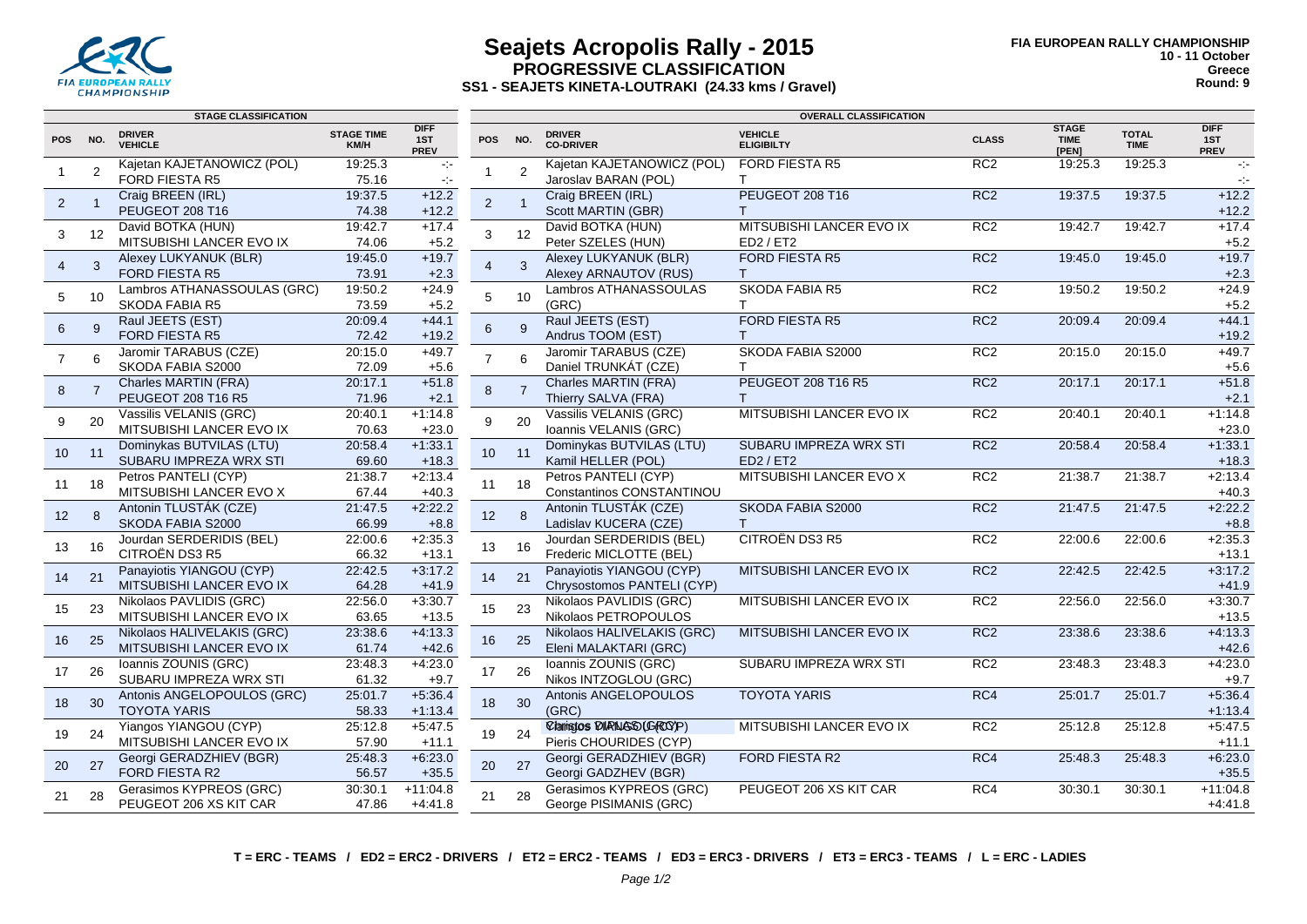

## **Seajets Acropolis Rally - 2015 PROGRESSIVE CLASSIFICATION SS1 - SEAJETS KINETA-LOUTRAKI (24.33 kms / Gravel)**

|            |     | <b>STAGE CLASSIFICATION</b>     |                           |                            | <b>OVERALL CLASSIFICATION</b> |     |                                   |                                     |                 |                                      |                             |                            |
|------------|-----|---------------------------------|---------------------------|----------------------------|-------------------------------|-----|-----------------------------------|-------------------------------------|-----------------|--------------------------------------|-----------------------------|----------------------------|
| <b>POS</b> | NO. | <b>DRIVER</b><br><b>VEHICLE</b> | <b>STAGE TIME</b><br>KM/H | <b>DIFF</b><br>1ST<br>PREV | <b>POS</b>                    | NO. | <b>DRIVER</b><br><b>CO-DRIVER</b> | <b>VEHICLE</b><br><b>ELIGIBILTY</b> | <b>CLASS</b>    | <b>STAGE</b><br><b>TIME</b><br>[PEN] | <b>TOTAL</b><br><b>TIME</b> | <b>DIFF</b><br>1ST<br>PREV |
| 22         |     | Lambros KIRKOS (GRC)            | 40:32.8                   | $+21:07.5$                 |                               | 14  | Lambros KIRKOS (GRC)              | MITSUBISHI LANCER EVO IX            | RC <sub>2</sub> | 40:32.8                              | 40:32.8                     | $+21:07.5$                 |
|            | 14  | MITSUBISHI LANCER EVO IX        | 36.00                     | $+10:02.7$                 | 22                            |     | George POLYZOIS (GRC)             | ED2 / ET2                           |                 |                                      |                             | $+10:02.7$                 |
| 23         |     | Robert CONSANI (FRA)            | 56:21.8                   | $+36.56.5$                 | 23                            |     | Robert CONSANI (FRA)              | CITROËN DS3 R5                      | RC <sub>2</sub> | 56:21.8                              | 56:21.8                     | $+36.56.5$                 |
|            |     | CITROËN DS3 R5                  | 25.90                     | $+15:49.0$                 |                               |     | Maxime VILMOT (FRA)               |                                     |                 |                                      |                             | $+15:49.0$                 |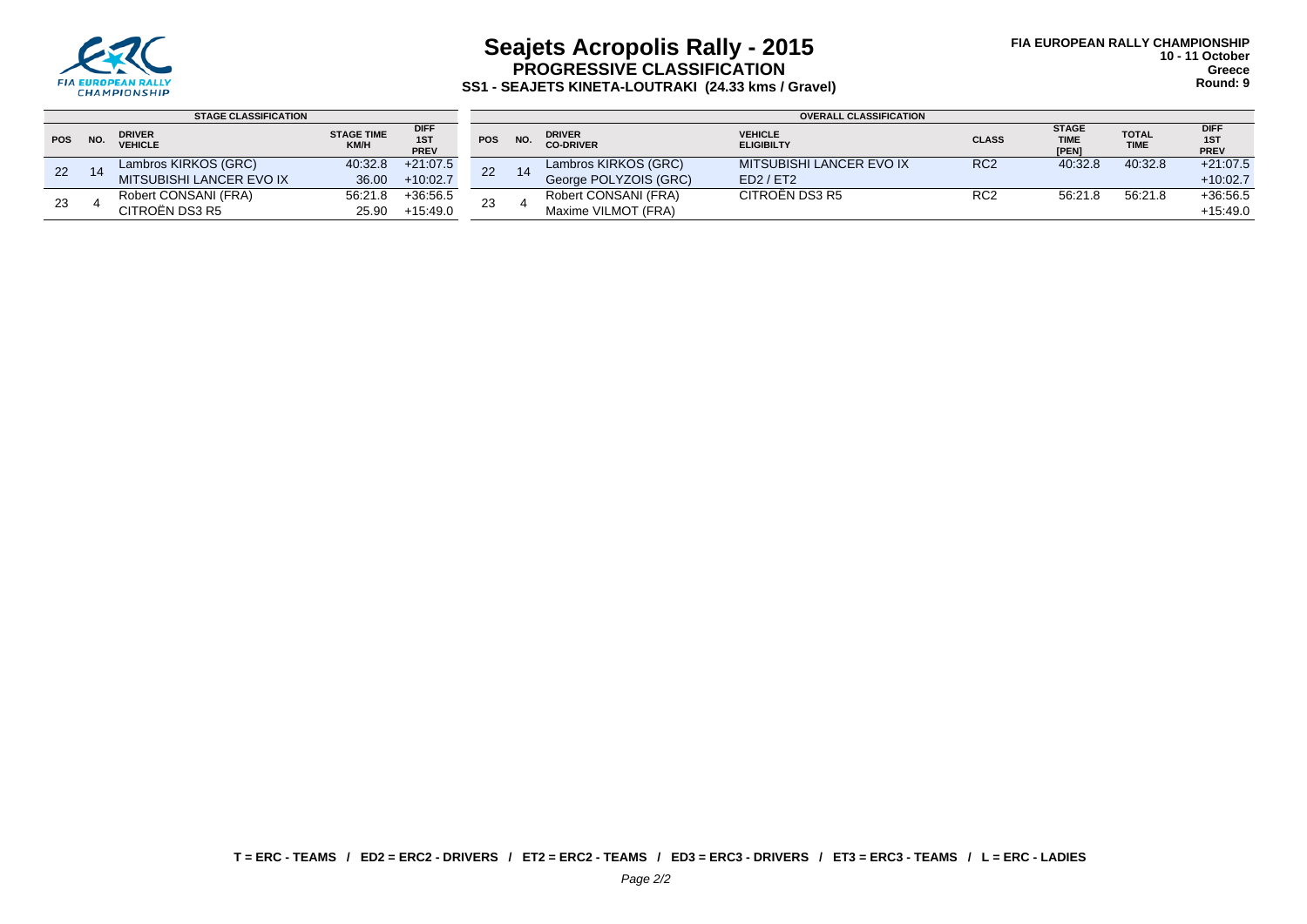

## **Seajets Acropolis Rally - 2015 PROGRESSIVE CLASSIFICATION SS2 - EKO RACING KINETA (24.33 kms / Gravel)**

|                 |                | <b>STAGE CLASSIFICATION</b>                          |                           |                                   | <b>OVERALL CLASSIFICATION</b> |                |                                                   |                                     |                 |                                      |                             |                                   |
|-----------------|----------------|------------------------------------------------------|---------------------------|-----------------------------------|-------------------------------|----------------|---------------------------------------------------|-------------------------------------|-----------------|--------------------------------------|-----------------------------|-----------------------------------|
| <b>POS</b>      | NO.            | <b>DRIVER</b><br><b>VEHICLE</b>                      | <b>STAGE TIME</b><br>KM/H | <b>DIFF</b><br>1ST<br><b>PREV</b> | <b>POS</b>                    | NO.            | <b>DRIVER</b><br><b>CO-DRIVER</b>                 | <b>VEHICLE</b><br><b>ELIGIBILTY</b> | <b>CLASS</b>    | <b>STAGE</b><br><b>TIME</b><br>[PEN] | <b>TOTAL</b><br><b>TIME</b> | <b>DIFF</b><br>1ST<br><b>PREV</b> |
|                 | 10             | Lambros ATHANASSOULAS (GRC)<br><b>SKODA FABIA R5</b> | 18:22.7<br>79.43          | $\sigma_{\rm eff}$<br>$\sim$      |                               | 10             | Lambros ATHANASSOULAS<br>(GRC)                    | <b>SKODA FABIA R5</b>               | RC <sub>2</sub> | 38:12.9                              | 38:12.9                     | $\sim 10$<br>$\sim$               |
|                 |                | Craig BREEN (IRL)                                    | 18:50.1                   | $+27.4$                           |                               |                | Kajetan KAJETANOWICZ (POL)                        | <b>FORD FIESTA R5</b>               | RC <sub>2</sub> | 38:22.5                              | 38:22.5                     | $+9.6$                            |
| $\overline{2}$  |                | PEUGEOT 208 T16                                      | 77.50                     | $+27.4$                           | $\overline{2}$                | $\overline{2}$ | Jaroslav BARAN (POL)                              |                                     |                 |                                      |                             | $+9.6$                            |
|                 |                | Alexey LUKYANUK (BLR)                                | 18:50.2                   | $+27.5$                           |                               |                | Craig BREEN (IRL)                                 | PEUGEOT 208 T16                     | RC <sub>2</sub> | 38:27.6                              | 38:27.6                     | $+14.7$                           |
| 3               | 3              | <b>FORD FIESTA R5</b>                                | 77.50                     | $+0.1$                            | 3                             |                | Scott MARTIN (GBR)                                |                                     |                 |                                      |                             | $+5.1$                            |
| $\overline{4}$  | $\overline{2}$ | Kajetan KAJETANOWICZ (POL)                           | 18:57.2                   | $+34.5$                           | $\overline{4}$                | 3              | Alexey LUKYANUK (BLR)                             | <b>FORD FIESTA R5</b>               | RC <sub>2</sub> | 38:35.2                              | 38:35.2                     | $+22.3$                           |
|                 |                | FORD FIESTA R5                                       | 77.02                     | $+7.0$                            |                               |                | Alexey ARNAUTOV (RUS)                             |                                     |                 |                                      |                             | $+7.6$                            |
| 5               | 6              | Jaromir TARABUS (CZE)                                | 19:13.9                   | $+51.2$                           | 5                             | 6              | Jaromir TARABUS (CZE)                             | SKODA FABIA S2000                   | RC2             | 39:28.9                              | 39:28.9                     | $+1:16.0$                         |
|                 |                | SKODA FABIA S2000                                    | 75.91                     | $+16.7$                           |                               |                | Daniel TRUNKÁT (CZE)                              |                                     |                 |                                      |                             | $+53.7$                           |
| $6\overline{6}$ | 9              | Raul JEETS (EST)                                     | 19:23.8                   | $+1:01.1$                         | $\,6\,$                       | 9              | Raul JEETS (EST)                                  | <b>FORD FIESTA R5</b>               | RC <sub>2</sub> | 39:33.2                              | 39:33.2                     | $+1:20.3$                         |
|                 |                | FORD FIESTA R5                                       | 75.26                     | $+9.9$                            |                               |                | Andrus TOOM (EST)                                 |                                     |                 |                                      |                             | $+4.3$                            |
| $\overline{7}$  | 11             | Dominykas BUTVILAS (LTU)                             | 19:47.9                   | $+1:25.2$                         | $\overline{7}$                | 12             | David BOTKA (HUN)                                 | MITSUBISHI LANCER EVO IX            | RC <sub>2</sub> | 39:55.3                              | 39:55.3                     | $+1:42.4$                         |
|                 |                | SUBARU IMPREZA WRX STI                               | 73.73                     | $+24.1$                           |                               |                | Peter SZELES (HUN)                                | ED2 / ET2                           |                 |                                      |                             | $+22.1$                           |
| 8               | 12             | David BOTKA (HUN)                                    | 20:12.6                   | $+1.49.9$                         | 8                             | 11             | Dominykas BUTVILAS (LTU)                          | SUBARU IMPREZA WRX STI              | RC <sub>2</sub> | 40:46.3                              | 40:46.3                     | $+2:33.4$                         |
|                 |                | MITSUBISHI LANCER EVO IX                             | 72.23                     | $+24.7$                           |                               |                | Kamil HELLER (POL)                                | ED2 / ET2                           |                 |                                      |                             | $+51.0$                           |
| 9               | 8              | Antonin TLUSTÁK (CZE)<br>SKODA FABIA S2000           | 20:43.4<br>70.44          | $+2:20.7$                         | 9                             | 18             | Petros PANTELI (CYP)<br>Constantinos CONSTANTINOU | MITSUBISHI LANCER EVO X             | RC <sub>2</sub> | 42:25.4                              | 42:25.4                     | $+4:12.5$                         |
|                 |                | Petros PANTELI (CYP)                                 | 20:46.7                   | $+30.8$<br>$+2:24.0$              |                               |                | Antonin TLUSTÁK (CZE)                             | SKODA FABIA S2000                   | RC <sub>2</sub> | 42:30.9                              | 42:30.9                     | $+1:39.1$<br>$+4.18.0$            |
| 10              | 18             | MITSUBISHI LANCER EVO X                              | 70.26                     | $+3.3$                            | 10                            | 8              | Ladislav KUCERA (CZE)                             | т                                   |                 |                                      |                             | $+5.5$                            |
|                 |                | Lambros KIRKOS (GRC)                                 | 20:48.0                   | $+2:25.3$                         |                               |                | Jourdan SERDERIDIS (BEL)                          | CITROËN DS3 R5                      | RC2             | 43:21.3                              | 43:21.3                     | $+5.08.4$                         |
| 11              | 14             | MITSUBISHI LANCER EVO IX                             | 70.18                     | $+1.3$                            | 11                            | 16             | Frederic MICLOTTE (BEL)                           |                                     |                 |                                      |                             | $+50.4$                           |
|                 |                | Jourdan SERDERIDIS (BEL)                             | 21:20.7                   | $+2:58.0$                         |                               |                | Nikolaos PAVLIDIS (GRC)                           | MITSUBISHI LANCER EVO IX            | RC <sub>2</sub> | 44:47.2                              | 44:47.2                     | $+6:34.3$                         |
| 12              | 16             | CITROËN DS3 R5                                       | 68.39                     | $+32.7$                           | 12                            | -23            | Nikolaos PETROPOULOS                              |                                     |                 |                                      |                             | $+1:25.9$                         |
|                 |                | Nikolaos PAVLIDIS (GRC)                              | 21:51.2                   | $+3:28.5$                         |                               |                | (GaRG)s ZOUNIS (GRC)                              | SUBARU IMPREZA WRX STI              | RC <sub>2</sub> | 46:30.0                              | 46:30.0                     | $+8:17.1$                         |
| 13              | 23             | MITSUBISHI LANCER EVO IX                             | 66.80                     | $+30.5$                           | 13                            | 26             | Nikos INTZOGLOU (GRC)                             |                                     |                 |                                      |                             | $+1:42.8$                         |
|                 |                | Ioannis ZOUNIS (GRC)                                 | 22:41.7                   | $+4:19.0$                         |                               |                | Nikolaos HALIVELAKIS (GRC)                        | MITSUBISHI LANCER EVO IX            | RC <sub>2</sub> | 46:57.9                              | 46:57.9                     | $+8:45.0$                         |
| 14              | 26             | SUBARU IMPREZA WRX STI                               | 64.32                     | $+50.5$                           | 14                            | 25             | Eleni MALAKTARI (GRC)                             |                                     |                 |                                      |                             | $+27.9$                           |
| 15              | 25             | Nikolaos HALIVELAKIS (GRC)                           | 23:19.3                   | $+4.56.6$                         | 15                            | 21             | Panayiotis YIANGOU (CYP)                          | MITSUBISHI LANCER EVO IX            | RC2             | 47:35.6                              | 47:35.6                     | $+9:22.7$                         |
|                 |                | MITSUBISHI LANCER EVO IX                             | 62.59                     | $+37.6$                           |                               |                | Chrysostomos PANTELI (CYP)                        |                                     |                 |                                      |                             | $+37.7$                           |
| 16              | 30             | Antonis ANGELOPOULOS (GRC)                           | 24:16.0                   | $+5:53.3$                         | 16                            | 30             | Antonis ANGELOPOULOS                              | <b>TOYOTA YARIS</b>                 | RC4             | 49:17.7                              | 49:17.7                     | $+11:04.8$                        |
|                 |                | <b>TOYOTA YARIS</b>                                  | 60.16                     | $+56.7$                           |                               |                | (GRC)                                             |                                     |                 |                                      |                             | $+1.42.1$                         |
| 17              | 28             | Gerasimos KYPREOS (GRC)                              | 24:37.1                   | $+6:14.4$                         | 17                            | 24             | Charistos DIRINGSO (G(ROY)P)                      | MITSUBISHI LANCER EVO IX            | RC2             | 55:02.6                              | 55:02.6                     | $+16.49.7$                        |
|                 |                | PEUGEOT 206 XS KIT CAR                               | 59.30                     | $+21.1$                           |                               |                | Pieris CHOURIDES (CYP)                            |                                     |                 |                                      |                             | $+5:44.9$                         |
| 18              | 21             | Panayiotis YIANGOU (CYP)                             | 24:53.1                   | $+6:30.4$                         | 18                            | 28             | Gerasimos KYPREOS (GRC)                           | PEUGEOT 206 XS KIT CAR              | RC4             | 55:07.2                              | 55:07.2                     | $+16.54.3$                        |
|                 |                | MITSUBISHI LANCER EVO IX                             | 58.66                     | $+16.0$                           |                               |                | George PISIMANIS (GRC)                            |                                     |                 |                                      |                             | $+4.6$                            |
| 19              | 24             | Yiangos YIANGOU (CYP)                                | 29:49.8                   | $+11:27.1$                        | 19                            | 14             | Lambros KIRKOS (GRC)                              | MITSUBISHI LANCER EVO IX            | RC <sub>2</sub> | 1:01:20.8                            | 1:01:20.8                   | $+23:07.9$                        |
|                 |                | MITSUBISHI LANCER EVO IX                             | 48.94                     | $+4:56.7$                         |                               |                | George POLYZOIS (GRC)                             | ED2 / ET2                           |                 |                                      |                             | $+6:13.6$                         |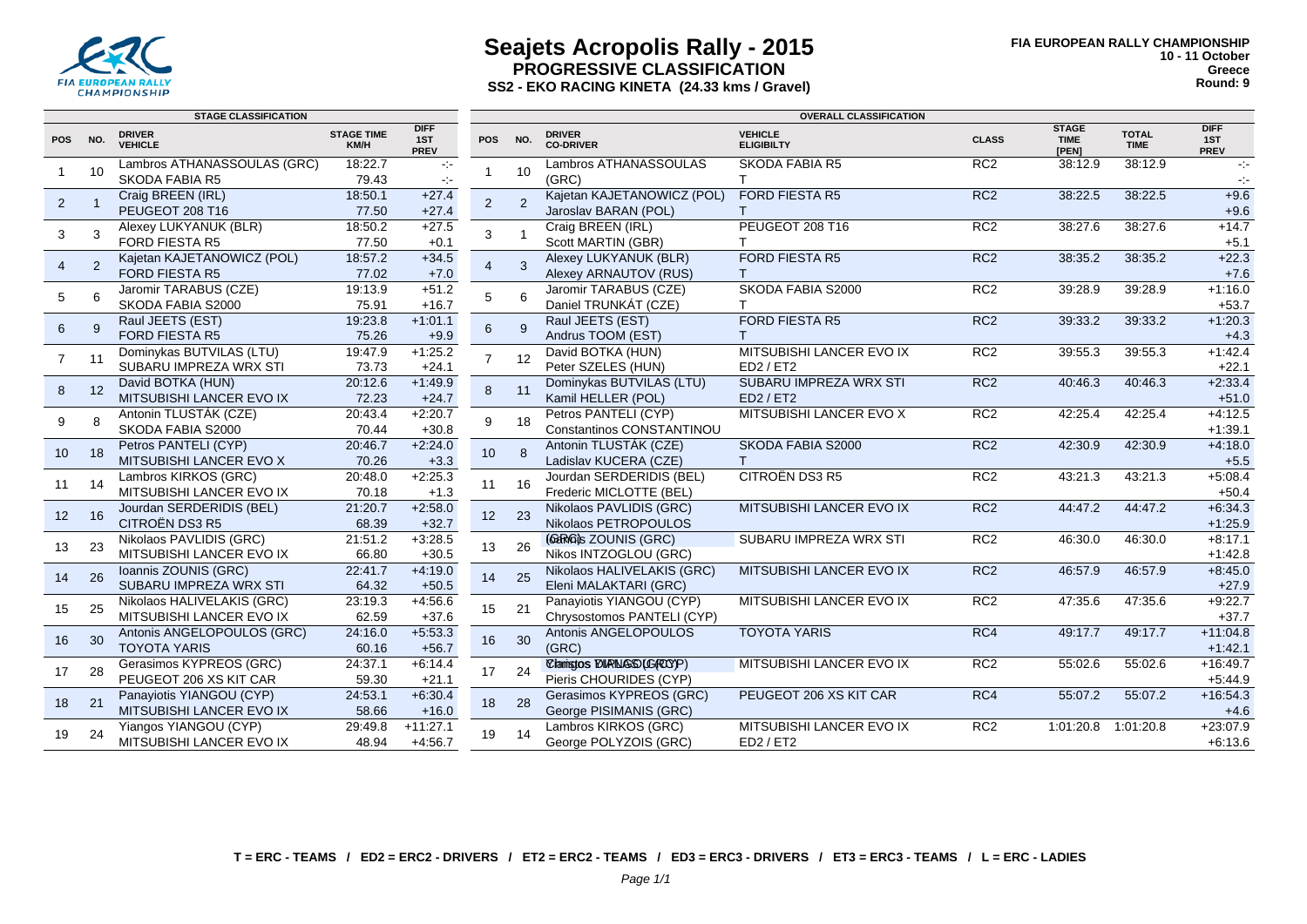

#### **Seajets Acropolis Rally - 2015 PROGRESSIVE CLASSIFICATION SS3 - SEAJETS ATHIKIA 1 (17.43 kms / Gravel)**

|                 |                | <b>STAGE CLASSIFICATION</b>               |                           |                                   | <b>OVERALL CLASSIFICATION</b> |                |                                                |                                     |                 |                                      |                             |                                   |  |
|-----------------|----------------|-------------------------------------------|---------------------------|-----------------------------------|-------------------------------|----------------|------------------------------------------------|-------------------------------------|-----------------|--------------------------------------|-----------------------------|-----------------------------------|--|
| <b>POS</b>      | NO.            | <b>DRIVER</b><br><b>VEHICLE</b>           | <b>STAGE TIME</b><br>KM/H | <b>DIFF</b><br>1ST<br><b>PREV</b> | <b>POS</b>                    | NO.            | <b>DRIVER</b><br><b>CO-DRIVER</b>              | <b>VEHICLE</b><br><b>ELIGIBILTY</b> | <b>CLASS</b>    | <b>STAGE</b><br><b>TIME</b><br>[PEN] | <b>TOTAL</b><br><b>TIME</b> | <b>DIFF</b><br>1ST<br><b>PREV</b> |  |
| $\overline{1}$  | 2              | Kajetan KAJETANOWICZ (POL)                | 10:06.5                   | $\sim$                            |                               | $\overline{2}$ | Kajetan KAJETANOWICZ (POL)                     | <b>FORD FIESTA R5</b>               | RC2             | 48:29.0                              | 48:29.0                     | $\sim$                            |  |
|                 |                | FORD FIESTA R5                            | 103.46                    | $\sim$                            |                               |                | Jaroslav BARAN (POL)                           | T.                                  |                 |                                      |                             | $\sigma_{\rm eff}$                |  |
| $\overline{2}$  |                | Craig BREEN (IRL)                         | 10:07.8                   | $+1.3$                            | $\overline{2}$                | 10             | Lambros ATHANASSOULAS                          | SKODA FABIA R5                      | RC <sub>2</sub> | 48:35.1                              | 48:35.1                     | $+6.1$                            |  |
|                 |                | PEUGEOT 208 T16                           | 103.24                    | $+1.3$                            |                               |                | (GRC)                                          | T.                                  |                 |                                      |                             | $+6.1$                            |  |
| 3               | 3              | Alexey LUKYANUK (BLR)                     | 10:13.2                   | $+6.7$                            | 3                             | $\overline{1}$ | <b><i><u>NikadaBREBNHIRTLOS</u></i></b> (GRC)  | PEUGEOT 208 T16                     | RC <sub>2</sub> | 48:35.4                              | 48:35.4                     | $+6.4$                            |  |
|                 |                | FORD FIESTA R5                            | 102.33                    | $+5.4$                            |                               |                | Scott MARTIN (GBR)                             | T.                                  |                 |                                      |                             | $+0.3$                            |  |
| $\overline{4}$  | 10             | Lambros ATHANASSOULAS (GRC)               | 10:22.2                   | $+15.7$                           | $\overline{4}$                | 3              | Alexey LUKYANUK (BLR)                          | <b>FORD FIESTA R5</b>               | RC2             | 48:48.4                              | 48:48.4                     | $+19.4$                           |  |
|                 |                | <b>SKODA FABIA R5</b>                     | 100.85                    | $+9.0$                            |                               |                | Alexey ARNAUTOV (RUS)                          | T.                                  |                 |                                      |                             | $+13.0$                           |  |
| 5               | 11             | Dominykas BUTVILAS (LTU)                  | 10:38.0                   | $+31.5$                           | 5                             | 6              | Jaromir TARABUS (CZE)                          | SKODA FABIA S2000                   | RC2             | 50:07.6                              | 50:07.6                     | $+1:38.6$                         |  |
|                 |                | SUBARU IMPREZA WRX STI                    | 98.35                     | $+15.8$                           |                               |                | Daniel TRUNKÁT (CZE)                           | T.                                  |                 |                                      |                             | $+1:19.2$                         |  |
| 6               | 6              | Jaromir TARABUS (CZE)                     | 10:38.7                   | $+32.2$                           | 6                             | $\mathbf{q}$   | Raul JEETS (EST)                               | FORD FIESTA R5                      | RC <sub>2</sub> | 50:17.9                              | 50:17.9                     | $+1:48.9$                         |  |
|                 |                | SKODA FABIA S2000                         | 98.24                     | $+0.7$                            |                               |                | Andrus TOOM (EST)                              | T.                                  |                 |                                      |                             | $+10.3$                           |  |
| $\overline{7}$  | 12             | David BOTKA (HUN)                         | 10:40.1                   | $+33.6$                           | $\overline{7}$                | 12             | David BOTKA (HUN)                              | MITSUBISHI LANCER EVO IX            | RC2             | 50:35.4                              | 50:35.4                     | $+2:06.4$                         |  |
|                 |                | MITSUBISHI LANCER EVO IX                  | 98.03                     | $+1.4$                            |                               |                | Peter SZELES (HUN)                             | ED2 / ET2<br>SUBARU IMPREZA WRX STI |                 |                                      |                             | $+17.5$                           |  |
| 8               | 9              | Raul JEETS (EST)<br><b>FORD FIESTA R5</b> | 10:44.7<br>97.33          | $+38.2$                           | $\bf 8$                       | 11             | Dominykas BUTVILAS (LTU)<br>Kamil HELLER (POL) | ED2 / ET2                           | RC <sub>2</sub> | 51:24.3                              | 51:24.3                     | $+2:55.3$<br>$+48.9$              |  |
|                 |                | Charles MARTIN (FRA)                      | 10:46.1                   | $+4.6$<br>$+39.6$                 |                               |                | Antonin TLUSTÁK (CZE)                          | SKODA FABIA S2000                   | RC <sub>2</sub> | 53:34.7                              | 53:34.7                     | $+5:05.7$                         |  |
| 9               | $\overline{7}$ | PEUGEOT 208 T16 R5                        | 97.12                     | $+1.4$                            | 9                             | 8              | Ladislav KUCERA (CZE)                          | T.                                  |                 |                                      |                             | $+2:10.4$                         |  |
|                 |                | Antonin TLUSTÁK (CZE)                     | 11:03.8                   | $+57.3$                           |                               |                | Petros PANTELI (CYP)                           | MITSUBISHI LANCER EVO X             | RC <sub>2</sub> | 53:50.1                              | 53:50.1                     | $+5:21.1$                         |  |
| 10 <sup>°</sup> | 8              | SKODA FABIA S2000                         | 94.53                     | $+17.7$                           | 10 <sup>1</sup>               | 18             | Constantinos CONSTANTINOU                      |                                     |                 |                                      |                             | $+15.4$                           |  |
|                 |                | Lambros KIRKOS (GRC)                      | 11:05.0                   | $+58.5$                           |                               |                | (GYR)an SERDERIDIS (BEL)                       | CITROËN DS3 R5                      | RC2             | 54:48.4                              | 54:48.4                     | $+6:19.4$                         |  |
| 11              | 14             | MITSUBISHI LANCER EVO IX                  | 94.36                     | $+1.2$                            | 11                            | 16             | Frederic MICLOTTE (BEL)                        |                                     |                 |                                      |                             | $+58.3$                           |  |
|                 |                | Petros PANTELI (CYP)                      | 11:24.7                   | $+1:18.2$                         |                               |                | Nikolaos PAVLIDIS (GRC)                        | MITSUBISHI LANCER EVO IX            | RC <sub>2</sub> | 56:52.0                              | 56:52.0                     | $+8:23.0$                         |  |
| 12              | 18             | <b>MITSUBISHI LANCER EVO X</b>            | 91.64                     | $+19.7$                           | 12                            | 23             | Nikolaos PETROPOULOS                           |                                     |                 |                                      |                             | $+2:03.6$                         |  |
|                 |                | Jourdan SERDERIDIS (BEL)                  | 11:27.1                   | $+1:20.6$                         |                               |                | (GERIGI)s ZOUNIS (GRC)                         | SUBARU IMPREZA WRX STI              | RC <sub>2</sub> | 58:57.7                              | 58:57.7                     | $+10:28.7$                        |  |
| 13              | 16             | CITROËN DS3 R5                            | 91.32                     | $+2.4$                            | 13                            | 26             | Nikos INTZOGLOU (GRC)                          |                                     |                 |                                      |                             | $+2:05.7$                         |  |
|                 |                | Vassilis VELANIS (GRC)                    | 11:51.9                   | $+1:45.4$                         |                               |                | Panayiotis YIANGOU (CYP)                       | MITSUBISHI LANCER EVO IX            | RC <sub>2</sub> | 59:43.7                              | 59:43.7                     | $+11:14.7$                        |  |
| 14              | 20             | MITSUBISHI LANCER EVO IX                  | 88.14                     | $+24.8$                           | 14                            | 21             | Chrysostomos PANTELI (CYP)                     |                                     |                 |                                      |                             | $+46.0$                           |  |
|                 |                | Nikolaos PAVLIDIS (GRC)                   | 12:04.8                   | $+1:58.3$                         |                               |                | Antonis ANGELOPOULOS                           | <b>TOYOTA YARIS</b>                 | RC4             | 1:02:32.3                            | 1:02:32.3                   | $+14:03.3$                        |  |
| 15              | 23             | MITSUBISHI LANCER EVO IX                  | 86.57                     | $+12.9$                           | 15                            | 30             | (GRC)                                          |                                     |                 |                                      |                             | $+2:48.6$                         |  |
|                 |                | Panayiotis YIANGOU (CYP)                  | 12:08.1                   | $+2:01.6$                         |                               |                | Nikolaos HALIVELAKIS (GRC)                     | MITSUBISHI LANCER EVO IX            | RC <sub>2</sub> | 1:05:29.5 1:05:29.5                  |                             | $+17:00.5$                        |  |
| 16              | 21             | MITSUBISHI LANCER EVO IX                  | 86.18                     | $+3.3$                            | 16                            | 25             | Eleni MALAKTARI (GRC)                          |                                     |                 |                                      |                             | $+2:57.2$                         |  |
|                 |                | Georgi GERADZHIEV (BGR)                   | 12:24.2                   | $+2:17.7$                         |                               |                | Gerasimos KYPREOS (GRC)                        | PEUGEOT 206 XS KIT CAR              | RC4             | 1:08:12.5                            | 1:08:12.5                   | $+19:43.5$                        |  |
| 17              | 27             | FORD FIESTA R2                            | 84.32                     | $+16.1$                           | 17                            | 28             | George PISIMANIS (GRC)                         |                                     |                 |                                      |                             | $+2:43.0$                         |  |
|                 |                | Ioannis ZOUNIS (GRC)                      | 12:27.7                   | $+2:21.2$                         |                               | 24             | Yiangos YIANGOU (CYP)                          | MITSUBISHI LANCER EVO IX            | RC <sub>2</sub> |                                      | 1:08:30.2 1:08:30.2         | $+20:01.2$                        |  |
| 18              | 26             | SUBARU IMPREZA WRX STI                    | 83.92                     | $+3.5$                            | 18                            |                | Pieris CHOURIDES (CYP)                         |                                     |                 |                                      |                             | $+17.7$                           |  |
|                 |                | Gerasimos KYPREOS (GRC)                   | 13:05.3                   | $+2:58.8$                         |                               |                | Lambros KIRKOS (GRC)                           | MITSUBISHI LANCER EVO IX            | RC <sub>2</sub> | 1:12:25.8  1:12:25.8                 |                             | $+23:56.8$                        |  |
| 19              | 28             | PEUGEOT 206 XS KIT CAR                    | 79.90                     | $+37.6$                           | 19                            | 14             | George POLYZOIS (GRC)                          | ED2 / ET2                           |                 |                                      |                             | $+3:55.6$                         |  |
|                 | 30             | Antonis ANGELOPOULOS (GRC)                | 13:14.6                   | $+3:08.1$                         |                               |                |                                                |                                     |                 |                                      |                             |                                   |  |
| 20              |                | <b>TOYOTA YARIS</b>                       | 78.97                     | $+9.3$                            |                               |                |                                                |                                     |                 |                                      |                             |                                   |  |
|                 | 24             | Yiangos YIANGOU (CYP)                     | 13:27.6                   | $+3:21.1$                         |                               |                |                                                |                                     |                 |                                      |                             |                                   |  |
| 21              |                | MITSUBISHI LANCER EVO IX                  | 77.70                     | $+13.0$                           |                               |                |                                                |                                     |                 |                                      |                             |                                   |  |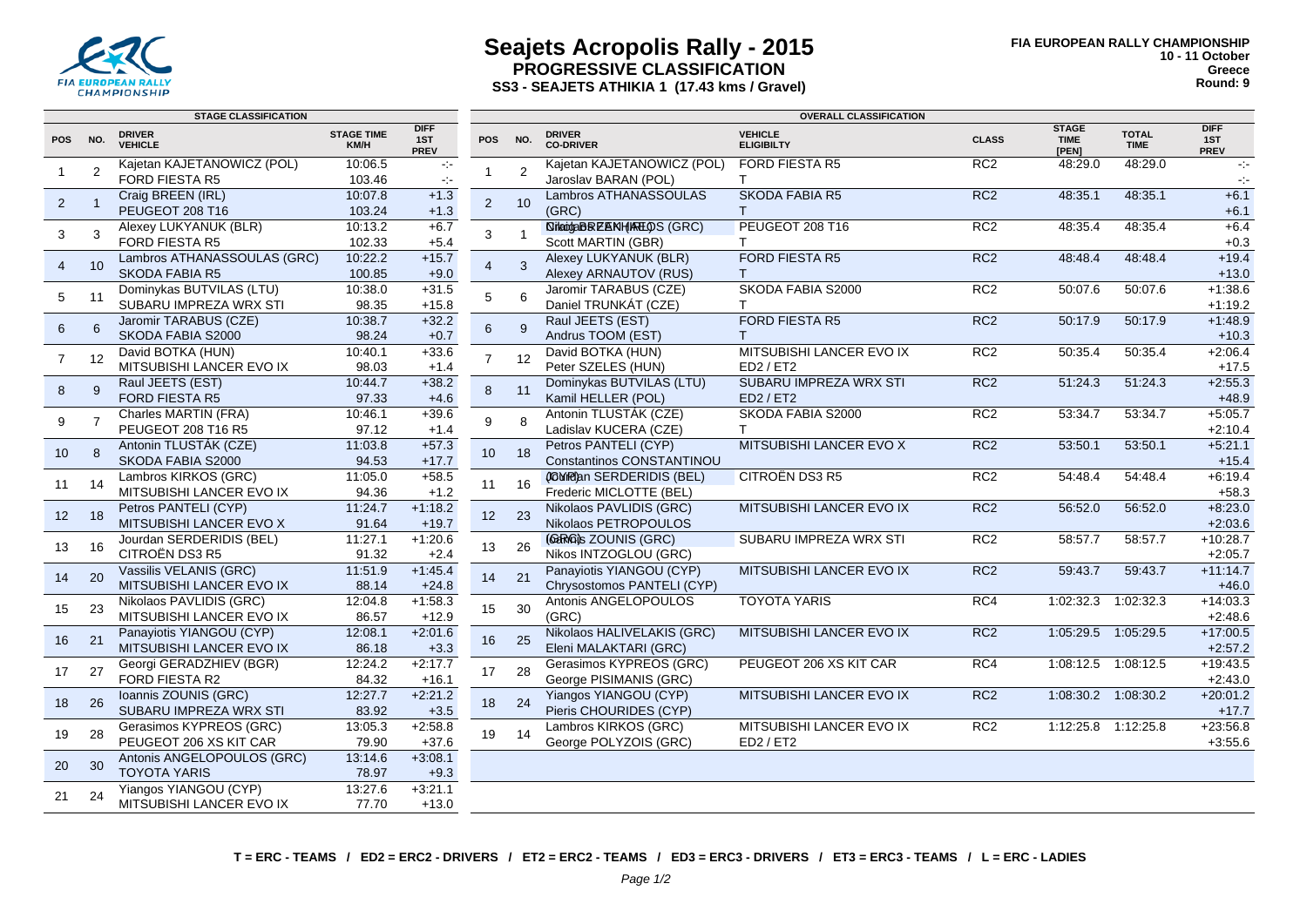

## **Seajets Acropolis Rally - 2015 PROGRESSIVE CLASSIFICATION SS3 - SEAJETS ATHIKIA 1 (17.43 kms / Gravel)**

|            |     | <b>STAGE CLASSIFICATION</b>     |                           |                            |            |     |                                   | <b>OVERALL CLASSIFICATION</b>       |              |                                      |                      |                     |
|------------|-----|---------------------------------|---------------------------|----------------------------|------------|-----|-----------------------------------|-------------------------------------|--------------|--------------------------------------|----------------------|---------------------|
| <b>POS</b> | NO. | <b>DRIVER</b><br><b>VEHICLE</b> | <b>STAGE TIME</b><br>KM/H | <b>DIFF</b><br>1ST<br>PREV | <b>POS</b> | NO. | <b>DRIVER</b><br><b>CO-DRIVER</b> | <b>VEHICLE</b><br><b>ELIGIBILTY</b> | <b>CLASS</b> | <b>STAGE</b><br><b>TIME</b><br>[PEN] | <b>TOTAL</b><br>TIME | DIFF<br>1ST<br>PREV |
| 22         | 25  | Nikolaos HALIVELAKIS (GRC)      | 18:31.6                   | $+8:25.1$                  |            |     |                                   |                                     |              |                                      |                      |                     |
|            |     | MITSUBISHI LANCER EVO IX        | 56.45                     | $+5.04.0$                  |            |     |                                   |                                     |              |                                      |                      |                     |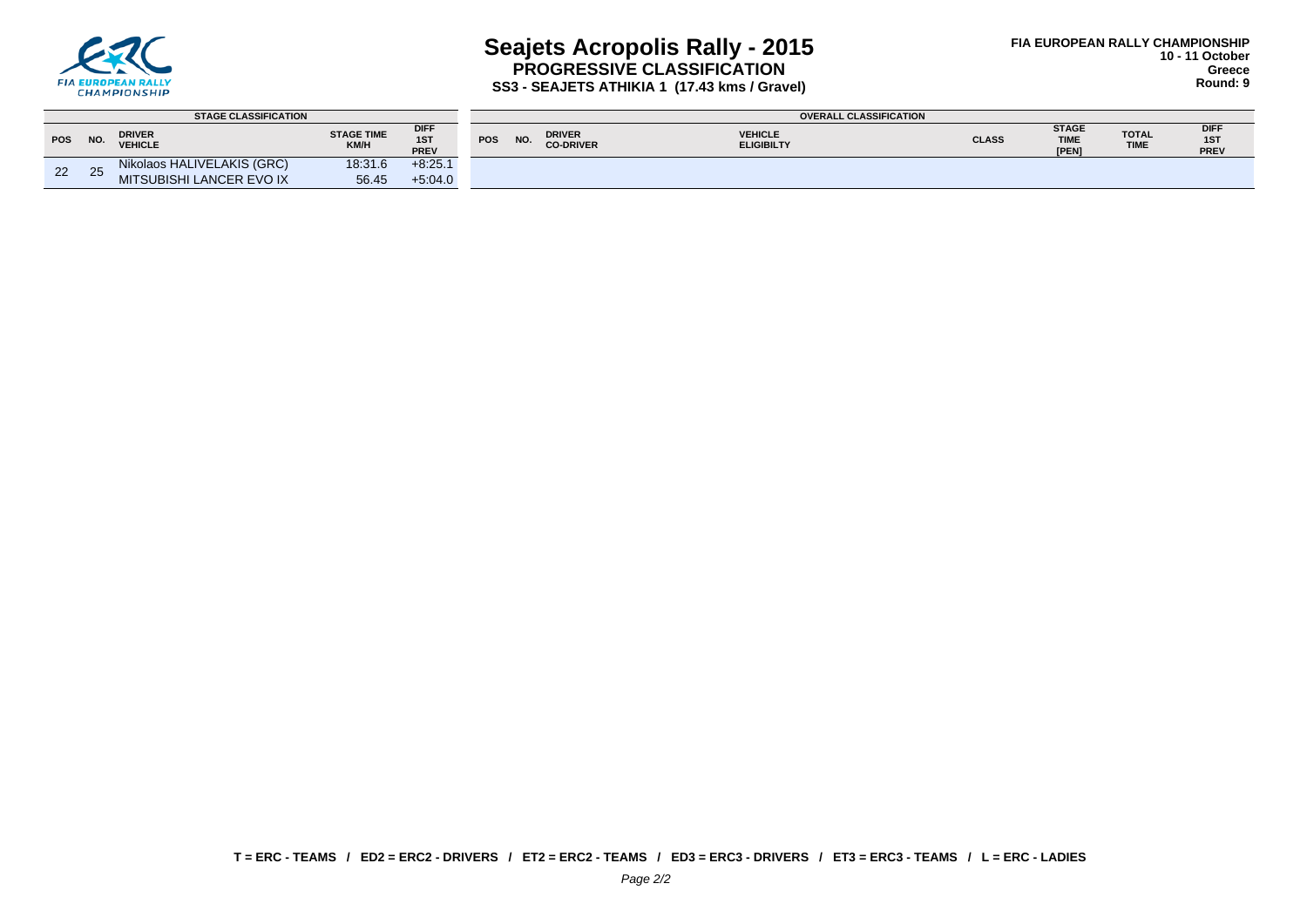

### **Seajets Acropolis Rally - 2015 PROGRESSIVE CLASSIFICATION SS4 - KLENIA MYCENAE 1 (20.67 kms / Gravel)**

| <b>DIFF</b><br><b>STAGE</b><br><b>VEHICLE</b><br><b>TOTAL</b><br><b>DRIVER</b><br><b>STAGE TIME</b><br><b>DRIVER</b><br><b>POS</b><br>NO.<br>1ST<br><b>POS</b><br>NO.<br><b>CLASS</b><br><b>TIME</b><br>1ST<br><b>CO-DRIVER</b><br><b>VEHICLE</b><br><b>ELIGIBILTY</b><br><b>TIME</b><br>KM/H<br><b>PREV</b><br>[PEN]<br>PREV<br>Craig BREEN (IRL)<br>Craig BREEN (IRL)<br>PEUGEOT 208 T16<br>RC2<br>14:39.7<br>1:03:15.1<br>1:03:15.1<br>$\sim$<br>$\sim 10$<br>$\overline{\mathbf{1}}$<br>$\mathbf{1}$<br>1<br>PEUGEOT 208 T16<br>Scott MARTIN (GBR)<br>84.59<br>$\mathsf{T}$<br>$\sim$<br>$\sim$<br>Lambros ATHANASSOULAS (GRC)<br><b>FORD FIESTA R5</b><br>Kajetan KAJETANOWICZ (POL)<br>RC <sub>2</sub><br>1:03:32.3  1:03:32.3<br>$+17.2$<br>15:00.0<br>$+20.3$<br>2<br>$\overline{2}$<br>10<br>$\overline{2}$<br><b>SKODA FABIA R5</b><br>Jaroslav BARAN (POL)<br>82.68<br>$+20.3$<br>$+17.2$<br>T.<br><b>SKODA FABIA R5</b><br>Kajetan KAJETANOWICZ (POL)<br>15:03.3<br>Lambros ATHANASSOULAS<br>RC <sub>2</sub><br>1:03:35.1<br>1:03:35.1<br>$+20.0$<br>$+23.6$<br>2<br>3<br>3<br>10<br><b>FORD FIESTA R5</b><br>(GRC)<br>82.38<br>$+2.8$<br>$+3.3$<br>T<br>Jaromir TARABUS (CZE)<br>SKODA FABIA S2000<br>RC2<br>Jaromir TARABUS (CZE)<br>15:35.6<br>$+55.9$<br>1:05:43.2  1:05:43.2<br>$+2:28.1$<br>6<br>4<br>6<br>$\overline{4}$<br>Daniel TRUNKÁT (CZE)<br>SKODA FABIA S2000<br>$+2:08.1$<br>79.53<br>$+32.3$<br>$\mathsf{T}$<br>$+1:03.3$<br>David BOTKA (HUN)<br>MITSUBISHI LANCER EVO IX<br>RC2<br>$+3:09.4$<br>Dominykas BUTVILAS (LTU)<br>15:43.0<br>1:06:24.5 1:06:24.5<br>5<br>12<br>5<br>11<br>SUBARU IMPREZA WRX STI<br>78.91<br>Peter SZELES (HUN)<br>ED2 / ET2<br>$+7.4$<br>$+41.3$<br>Raul JEETS (EST)<br><b>FORD FIESTA R5</b><br>David BOTKA (HUN)<br>15:49.1<br>$+1:09.4$<br>RC <sub>2</sub><br>1:06:45.1<br>1:06:45.1<br>$+3:30.0$<br>6<br>12<br>9<br>6<br>MITSUBISHI LANCER EVO IX<br>Andrus TOOM (EST)<br>$+20.6$<br>78.40<br>$+6.1$<br>$\mathsf{T}$<br>$+1:39.6$<br>SUBARU IMPREZA WRX STI<br>$+3.52.2$<br>Lambros KIRKOS (GRC)<br>16:19.3<br>Dominykas BUTVILAS (LTU)<br>RC <sub>2</sub><br>1:07:07.3<br>1:07:07.3<br>$\overline{7}$<br>$\overline{7}$<br>14<br>11<br>Kamil HELLER (POL)<br>MITSUBISHI LANCER EVO IX<br>75.98<br>ED2 / ET2<br>$+22.2$<br>$+30.2$<br>$+6:55.3$<br>16:27.2<br>$+1:47.5$<br>Antonin TLUSTÁK (CZE)<br>SKODA FABIA S2000<br>RC <sub>2</sub><br>1:10:10.4 1:10:10.4<br>Raul JEETS (EST)<br>$\bf 8$<br>8<br>8<br>9<br><b>FORD FIESTA R5</b><br>75.38<br>Ladislav KUCERA (CZE)<br>$+3:03.1$<br>$+7.9$<br>$\mathsf{T}$<br>16:32.2<br>$+1:52.5$<br>Petros PANTELI (CYP)<br>RC <sub>2</sub><br>$+7:07.2$<br>Petros PANTELI (CYP)<br>MITSUBISHI LANCER EVO X<br>1:10:22.3 1:10:22.3<br>9<br>9<br>18<br>18<br>MITSUBISHI LANCER EVO X<br>Constantinos CONSTANTINOU<br>75.00<br>$+11.9$<br>$+5.0$<br>$+1:56.0$<br><b>CITROËN DS3 R5</b><br>Antonin TLUSTÁK (CZE)<br>16:35.7<br>Jourdan SERDERIDIS (BEL)<br>RC <sub>2</sub><br>1:12:02.0 1:12:02.0<br>$+8:46.9$<br>10<br>8<br>10<br>16<br>SKODA FABIA S2000<br>Frederic MICLOTTE (BEL)<br>74.73<br>$+3.5$<br>$+1:39.7$<br>16:52.7<br>$+2:13.0$<br>Vassilis VELANIS (GRC)<br>Nikolaos PAVLIDIS (GRC)<br>MITSUBISHI LANCER EVO IX<br>RC <sub>2</sub><br>1:14:29.9 1:14:29.9<br>$+11:14.8$<br>23<br>20<br>11<br>11<br>MITSUBISHI LANCER EVO IX<br>Nikolaos PETROPOULOS<br>73.48<br>$+17.0$<br>$+2:27.9$<br>17:13.6<br>$+2:33.9$<br>Ioannis ZOUNIS (GRC)<br>SUBARU IMPREZA WRX STI<br>RC <sub>2</sub><br>1:17:13.3 1:17:13.3<br>$+13:58.2$<br>Jourdan SERDERIDIS (BEL)<br>16<br>12<br>26<br>12<br><b>CITROËN DS3 R5</b><br>Nikos INTZOGLOU (GRC)<br>71.99<br>$+20.9$<br>$+2:43.4$<br>$+2:54.7$<br>Panayiotis YIANGOU (CYP)<br>17:34.4<br>Panayiotis YIANGOU (CYP)<br>MITSUBISHI LANCER EVO IX<br>RC <sub>2</sub><br>1:17:18.1<br>1:17:18.1<br>$+14:03.0$<br>21<br>21<br>13<br>13<br>MITSUBISHI LANCER EVO IX<br>70.57<br>Chrysostomos PANTELI (CYP)<br>$+20.8$<br>$+4.8$<br>17:37.9<br>$+2:58.2$<br>FORD FIESTA R5<br>$+16:30.8$<br>Nikolaos PAVLIDIS (GRC)<br>Alexey LUKYANUK (BLR)<br>RC <sub>2</sub><br>1:19:45.9 1:19:45.9<br>14<br>$\overline{\mathbf{3}}$<br>23<br>14<br>MITSUBISHI LANCER EVO IX<br>70.34<br>Alexey ARNAUTOV (RUS)<br>$+3.5$<br>T<br>$+2:27.8$<br>Ioannis ZOUNIS (GRC)<br>18:15.6<br>$+3.35.9$<br>Antonis ANGELOPOULOS<br><b>TOYOTA YARIS</b><br>RC4<br>$+18:11.3$<br>1:21:26.4 1:21:26.4<br>30<br>26<br>15<br>15<br>SUBARU IMPREZA WRX STI<br>67.92<br>(GRC)<br>$+37.7$<br>$+1:40.5$<br>Nikolaos HALIVELAKIS (GRC)<br>18:32.6<br>$+3:52.9$<br>MITSUBISHI LANCER EVO IX<br>RC <sub>2</sub><br>$+21:15.6$<br>Georgi GERADZHIEV (BGR)<br>1:24:30.7<br>1:24:30.7<br>27<br>25<br>16<br>16<br>FORD FIESTA R2<br>Eleni MALAKTARI (GRC)<br>66.88<br>$+3:04.3$<br>$+17.0$<br>$+24:25.7$<br>Antonis ANGELOPOULOS (GRC)<br>18:54.1<br>$+4:14.4$<br>Gerasimos KYPREOS (GRC)<br>PEUGEOT 206 XS KIT CAR<br>RC4<br>1:27:40.8<br>1:27:40.8<br>30<br>17<br>28<br>17<br><b>TOYOTA YARIS</b><br>65.61<br>$+21.5$<br>George PISIMANIS (GRC)<br>$+3:10.1$<br>Nikolaos HALIVELAKIS (GRC)<br>RC <sub>2</sub><br>$+24:55.5$<br>19:01.2<br>$+4:21.5$<br>Yiangos YIANGOU (CYP)<br>MITSUBISHI LANCER EVO IX<br>1:28:10.6  1:28:10.6<br>25<br>18<br>24<br>18<br>Pieris CHOURIDES (CYP)<br>MITSUBISHI LANCER EVO IX<br>65.21<br>$+29.8$<br>$+7.1$<br>MITSUBISHI LANCER EVO IX<br>Gerasimos KYPREOS (GRC)<br>19:28.3<br>$+4:48.6$<br>Lambros KIRKOS (GRC)<br>RC <sub>2</sub><br>$+25:30.0$<br>1:28:45.1<br>1:28:45.1<br>14<br>19<br>28<br>19<br>PEUGEOT 206 XS KIT CAR<br>63.69<br>George POLYZOIS (GRC)<br>ED2 / ET2<br>$+27.1$<br>$+34.5$<br>$+5:00.7$<br>Yiangos YIANGOU (CYP)<br>19:40.4<br>24<br>20<br>MITSUBISHI LANCER EVO IX<br>$+12.1$<br>63.04<br>30:57.5<br>$+16:17.8$<br>Alexey LUKYANUK (BLR)<br>21<br>3<br>FORD FIESTA R5<br>40.06<br>$+11:17.1$ |  | <b>STAGE CLASSIFICATION</b> |  | <b>OVERALL CLASSIFICATION</b> |  |  |  |  |  |  |             |
|-------------------------------------------------------------------------------------------------------------------------------------------------------------------------------------------------------------------------------------------------------------------------------------------------------------------------------------------------------------------------------------------------------------------------------------------------------------------------------------------------------------------------------------------------------------------------------------------------------------------------------------------------------------------------------------------------------------------------------------------------------------------------------------------------------------------------------------------------------------------------------------------------------------------------------------------------------------------------------------------------------------------------------------------------------------------------------------------------------------------------------------------------------------------------------------------------------------------------------------------------------------------------------------------------------------------------------------------------------------------------------------------------------------------------------------------------------------------------------------------------------------------------------------------------------------------------------------------------------------------------------------------------------------------------------------------------------------------------------------------------------------------------------------------------------------------------------------------------------------------------------------------------------------------------------------------------------------------------------------------------------------------------------------------------------------------------------------------------------------------------------------------------------------------------------------------------------------------------------------------------------------------------------------------------------------------------------------------------------------------------------------------------------------------------------------------------------------------------------------------------------------------------------------------------------------------------------------------------------------------------------------------------------------------------------------------------------------------------------------------------------------------------------------------------------------------------------------------------------------------------------------------------------------------------------------------------------------------------------------------------------------------------------------------------------------------------------------------------------------------------------------------------------------------------------------------------------------------------------------------------------------------------------------------------------------------------------------------------------------------------------------------------------------------------------------------------------------------------------------------------------------------------------------------------------------------------------------------------------------------------------------------------------------------------------------------------------------------------------------------------------------------------------------------------------------------------------------------------------------------------------------------------------------------------------------------------------------------------------------------------------------------------------------------------------------------------------------------------------------------------------------------------------------------------------------------------------------------------------------------------------------------------------------------------------------------------------------------------------------------------------------------------------------------------------------------------------------------------------------------------------------------------------------------------------------------------------------------------------------------------------------------------------------------------------------------------------------------------------------------------------------------------------------------------------------------------------------------------------------------------------------------------------------------------------------------------------------------------------------------------------------------------------------------------------------------------------------------------------------------------------------------------------------------------------------------------------------------------------------------------------------------------------------------------------------------------------------------------------------------------------------------------------------------------------------------------------------------------------------------------------------------------------------------------------------------------------------------------------------------------------------------------------------------------------------------------------------------------------------------------------------------------------------------------------------------------------------------------------|--|-----------------------------|--|-------------------------------|--|--|--|--|--|--|-------------|
|                                                                                                                                                                                                                                                                                                                                                                                                                                                                                                                                                                                                                                                                                                                                                                                                                                                                                                                                                                                                                                                                                                                                                                                                                                                                                                                                                                                                                                                                                                                                                                                                                                                                                                                                                                                                                                                                                                                                                                                                                                                                                                                                                                                                                                                                                                                                                                                                                                                                                                                                                                                                                                                                                                                                                                                                                                                                                                                                                                                                                                                                                                                                                                                                                                                                                                                                                                                                                                                                                                                                                                                                                                                                                                                                                                                                                                                                                                                                                                                                                                                                                                                                                                                                                                                                                                                                                                                                                                                                                                                                                                                                                                                                                                                                                                                                                                                                                                                                                                                                                                                                                                                                                                                                                                                                                                                                                                                                                                                                                                                                                                                                                                                                                                                                                                                                                                                       |  |                             |  |                               |  |  |  |  |  |  | <b>DIFF</b> |
|                                                                                                                                                                                                                                                                                                                                                                                                                                                                                                                                                                                                                                                                                                                                                                                                                                                                                                                                                                                                                                                                                                                                                                                                                                                                                                                                                                                                                                                                                                                                                                                                                                                                                                                                                                                                                                                                                                                                                                                                                                                                                                                                                                                                                                                                                                                                                                                                                                                                                                                                                                                                                                                                                                                                                                                                                                                                                                                                                                                                                                                                                                                                                                                                                                                                                                                                                                                                                                                                                                                                                                                                                                                                                                                                                                                                                                                                                                                                                                                                                                                                                                                                                                                                                                                                                                                                                                                                                                                                                                                                                                                                                                                                                                                                                                                                                                                                                                                                                                                                                                                                                                                                                                                                                                                                                                                                                                                                                                                                                                                                                                                                                                                                                                                                                                                                                                                       |  |                             |  |                               |  |  |  |  |  |  |             |
|                                                                                                                                                                                                                                                                                                                                                                                                                                                                                                                                                                                                                                                                                                                                                                                                                                                                                                                                                                                                                                                                                                                                                                                                                                                                                                                                                                                                                                                                                                                                                                                                                                                                                                                                                                                                                                                                                                                                                                                                                                                                                                                                                                                                                                                                                                                                                                                                                                                                                                                                                                                                                                                                                                                                                                                                                                                                                                                                                                                                                                                                                                                                                                                                                                                                                                                                                                                                                                                                                                                                                                                                                                                                                                                                                                                                                                                                                                                                                                                                                                                                                                                                                                                                                                                                                                                                                                                                                                                                                                                                                                                                                                                                                                                                                                                                                                                                                                                                                                                                                                                                                                                                                                                                                                                                                                                                                                                                                                                                                                                                                                                                                                                                                                                                                                                                                                                       |  |                             |  |                               |  |  |  |  |  |  |             |
|                                                                                                                                                                                                                                                                                                                                                                                                                                                                                                                                                                                                                                                                                                                                                                                                                                                                                                                                                                                                                                                                                                                                                                                                                                                                                                                                                                                                                                                                                                                                                                                                                                                                                                                                                                                                                                                                                                                                                                                                                                                                                                                                                                                                                                                                                                                                                                                                                                                                                                                                                                                                                                                                                                                                                                                                                                                                                                                                                                                                                                                                                                                                                                                                                                                                                                                                                                                                                                                                                                                                                                                                                                                                                                                                                                                                                                                                                                                                                                                                                                                                                                                                                                                                                                                                                                                                                                                                                                                                                                                                                                                                                                                                                                                                                                                                                                                                                                                                                                                                                                                                                                                                                                                                                                                                                                                                                                                                                                                                                                                                                                                                                                                                                                                                                                                                                                                       |  |                             |  |                               |  |  |  |  |  |  |             |
|                                                                                                                                                                                                                                                                                                                                                                                                                                                                                                                                                                                                                                                                                                                                                                                                                                                                                                                                                                                                                                                                                                                                                                                                                                                                                                                                                                                                                                                                                                                                                                                                                                                                                                                                                                                                                                                                                                                                                                                                                                                                                                                                                                                                                                                                                                                                                                                                                                                                                                                                                                                                                                                                                                                                                                                                                                                                                                                                                                                                                                                                                                                                                                                                                                                                                                                                                                                                                                                                                                                                                                                                                                                                                                                                                                                                                                                                                                                                                                                                                                                                                                                                                                                                                                                                                                                                                                                                                                                                                                                                                                                                                                                                                                                                                                                                                                                                                                                                                                                                                                                                                                                                                                                                                                                                                                                                                                                                                                                                                                                                                                                                                                                                                                                                                                                                                                                       |  |                             |  |                               |  |  |  |  |  |  |             |
|                                                                                                                                                                                                                                                                                                                                                                                                                                                                                                                                                                                                                                                                                                                                                                                                                                                                                                                                                                                                                                                                                                                                                                                                                                                                                                                                                                                                                                                                                                                                                                                                                                                                                                                                                                                                                                                                                                                                                                                                                                                                                                                                                                                                                                                                                                                                                                                                                                                                                                                                                                                                                                                                                                                                                                                                                                                                                                                                                                                                                                                                                                                                                                                                                                                                                                                                                                                                                                                                                                                                                                                                                                                                                                                                                                                                                                                                                                                                                                                                                                                                                                                                                                                                                                                                                                                                                                                                                                                                                                                                                                                                                                                                                                                                                                                                                                                                                                                                                                                                                                                                                                                                                                                                                                                                                                                                                                                                                                                                                                                                                                                                                                                                                                                                                                                                                                                       |  |                             |  |                               |  |  |  |  |  |  |             |
|                                                                                                                                                                                                                                                                                                                                                                                                                                                                                                                                                                                                                                                                                                                                                                                                                                                                                                                                                                                                                                                                                                                                                                                                                                                                                                                                                                                                                                                                                                                                                                                                                                                                                                                                                                                                                                                                                                                                                                                                                                                                                                                                                                                                                                                                                                                                                                                                                                                                                                                                                                                                                                                                                                                                                                                                                                                                                                                                                                                                                                                                                                                                                                                                                                                                                                                                                                                                                                                                                                                                                                                                                                                                                                                                                                                                                                                                                                                                                                                                                                                                                                                                                                                                                                                                                                                                                                                                                                                                                                                                                                                                                                                                                                                                                                                                                                                                                                                                                                                                                                                                                                                                                                                                                                                                                                                                                                                                                                                                                                                                                                                                                                                                                                                                                                                                                                                       |  |                             |  |                               |  |  |  |  |  |  |             |
|                                                                                                                                                                                                                                                                                                                                                                                                                                                                                                                                                                                                                                                                                                                                                                                                                                                                                                                                                                                                                                                                                                                                                                                                                                                                                                                                                                                                                                                                                                                                                                                                                                                                                                                                                                                                                                                                                                                                                                                                                                                                                                                                                                                                                                                                                                                                                                                                                                                                                                                                                                                                                                                                                                                                                                                                                                                                                                                                                                                                                                                                                                                                                                                                                                                                                                                                                                                                                                                                                                                                                                                                                                                                                                                                                                                                                                                                                                                                                                                                                                                                                                                                                                                                                                                                                                                                                                                                                                                                                                                                                                                                                                                                                                                                                                                                                                                                                                                                                                                                                                                                                                                                                                                                                                                                                                                                                                                                                                                                                                                                                                                                                                                                                                                                                                                                                                                       |  |                             |  |                               |  |  |  |  |  |  |             |
|                                                                                                                                                                                                                                                                                                                                                                                                                                                                                                                                                                                                                                                                                                                                                                                                                                                                                                                                                                                                                                                                                                                                                                                                                                                                                                                                                                                                                                                                                                                                                                                                                                                                                                                                                                                                                                                                                                                                                                                                                                                                                                                                                                                                                                                                                                                                                                                                                                                                                                                                                                                                                                                                                                                                                                                                                                                                                                                                                                                                                                                                                                                                                                                                                                                                                                                                                                                                                                                                                                                                                                                                                                                                                                                                                                                                                                                                                                                                                                                                                                                                                                                                                                                                                                                                                                                                                                                                                                                                                                                                                                                                                                                                                                                                                                                                                                                                                                                                                                                                                                                                                                                                                                                                                                                                                                                                                                                                                                                                                                                                                                                                                                                                                                                                                                                                                                                       |  |                             |  |                               |  |  |  |  |  |  |             |
|                                                                                                                                                                                                                                                                                                                                                                                                                                                                                                                                                                                                                                                                                                                                                                                                                                                                                                                                                                                                                                                                                                                                                                                                                                                                                                                                                                                                                                                                                                                                                                                                                                                                                                                                                                                                                                                                                                                                                                                                                                                                                                                                                                                                                                                                                                                                                                                                                                                                                                                                                                                                                                                                                                                                                                                                                                                                                                                                                                                                                                                                                                                                                                                                                                                                                                                                                                                                                                                                                                                                                                                                                                                                                                                                                                                                                                                                                                                                                                                                                                                                                                                                                                                                                                                                                                                                                                                                                                                                                                                                                                                                                                                                                                                                                                                                                                                                                                                                                                                                                                                                                                                                                                                                                                                                                                                                                                                                                                                                                                                                                                                                                                                                                                                                                                                                                                                       |  |                             |  |                               |  |  |  |  |  |  |             |
|                                                                                                                                                                                                                                                                                                                                                                                                                                                                                                                                                                                                                                                                                                                                                                                                                                                                                                                                                                                                                                                                                                                                                                                                                                                                                                                                                                                                                                                                                                                                                                                                                                                                                                                                                                                                                                                                                                                                                                                                                                                                                                                                                                                                                                                                                                                                                                                                                                                                                                                                                                                                                                                                                                                                                                                                                                                                                                                                                                                                                                                                                                                                                                                                                                                                                                                                                                                                                                                                                                                                                                                                                                                                                                                                                                                                                                                                                                                                                                                                                                                                                                                                                                                                                                                                                                                                                                                                                                                                                                                                                                                                                                                                                                                                                                                                                                                                                                                                                                                                                                                                                                                                                                                                                                                                                                                                                                                                                                                                                                                                                                                                                                                                                                                                                                                                                                                       |  |                             |  |                               |  |  |  |  |  |  |             |
|                                                                                                                                                                                                                                                                                                                                                                                                                                                                                                                                                                                                                                                                                                                                                                                                                                                                                                                                                                                                                                                                                                                                                                                                                                                                                                                                                                                                                                                                                                                                                                                                                                                                                                                                                                                                                                                                                                                                                                                                                                                                                                                                                                                                                                                                                                                                                                                                                                                                                                                                                                                                                                                                                                                                                                                                                                                                                                                                                                                                                                                                                                                                                                                                                                                                                                                                                                                                                                                                                                                                                                                                                                                                                                                                                                                                                                                                                                                                                                                                                                                                                                                                                                                                                                                                                                                                                                                                                                                                                                                                                                                                                                                                                                                                                                                                                                                                                                                                                                                                                                                                                                                                                                                                                                                                                                                                                                                                                                                                                                                                                                                                                                                                                                                                                                                                                                                       |  |                             |  |                               |  |  |  |  |  |  |             |
|                                                                                                                                                                                                                                                                                                                                                                                                                                                                                                                                                                                                                                                                                                                                                                                                                                                                                                                                                                                                                                                                                                                                                                                                                                                                                                                                                                                                                                                                                                                                                                                                                                                                                                                                                                                                                                                                                                                                                                                                                                                                                                                                                                                                                                                                                                                                                                                                                                                                                                                                                                                                                                                                                                                                                                                                                                                                                                                                                                                                                                                                                                                                                                                                                                                                                                                                                                                                                                                                                                                                                                                                                                                                                                                                                                                                                                                                                                                                                                                                                                                                                                                                                                                                                                                                                                                                                                                                                                                                                                                                                                                                                                                                                                                                                                                                                                                                                                                                                                                                                                                                                                                                                                                                                                                                                                                                                                                                                                                                                                                                                                                                                                                                                                                                                                                                                                                       |  |                             |  |                               |  |  |  |  |  |  |             |
|                                                                                                                                                                                                                                                                                                                                                                                                                                                                                                                                                                                                                                                                                                                                                                                                                                                                                                                                                                                                                                                                                                                                                                                                                                                                                                                                                                                                                                                                                                                                                                                                                                                                                                                                                                                                                                                                                                                                                                                                                                                                                                                                                                                                                                                                                                                                                                                                                                                                                                                                                                                                                                                                                                                                                                                                                                                                                                                                                                                                                                                                                                                                                                                                                                                                                                                                                                                                                                                                                                                                                                                                                                                                                                                                                                                                                                                                                                                                                                                                                                                                                                                                                                                                                                                                                                                                                                                                                                                                                                                                                                                                                                                                                                                                                                                                                                                                                                                                                                                                                                                                                                                                                                                                                                                                                                                                                                                                                                                                                                                                                                                                                                                                                                                                                                                                                                                       |  |                             |  |                               |  |  |  |  |  |  |             |
|                                                                                                                                                                                                                                                                                                                                                                                                                                                                                                                                                                                                                                                                                                                                                                                                                                                                                                                                                                                                                                                                                                                                                                                                                                                                                                                                                                                                                                                                                                                                                                                                                                                                                                                                                                                                                                                                                                                                                                                                                                                                                                                                                                                                                                                                                                                                                                                                                                                                                                                                                                                                                                                                                                                                                                                                                                                                                                                                                                                                                                                                                                                                                                                                                                                                                                                                                                                                                                                                                                                                                                                                                                                                                                                                                                                                                                                                                                                                                                                                                                                                                                                                                                                                                                                                                                                                                                                                                                                                                                                                                                                                                                                                                                                                                                                                                                                                                                                                                                                                                                                                                                                                                                                                                                                                                                                                                                                                                                                                                                                                                                                                                                                                                                                                                                                                                                                       |  |                             |  |                               |  |  |  |  |  |  |             |
|                                                                                                                                                                                                                                                                                                                                                                                                                                                                                                                                                                                                                                                                                                                                                                                                                                                                                                                                                                                                                                                                                                                                                                                                                                                                                                                                                                                                                                                                                                                                                                                                                                                                                                                                                                                                                                                                                                                                                                                                                                                                                                                                                                                                                                                                                                                                                                                                                                                                                                                                                                                                                                                                                                                                                                                                                                                                                                                                                                                                                                                                                                                                                                                                                                                                                                                                                                                                                                                                                                                                                                                                                                                                                                                                                                                                                                                                                                                                                                                                                                                                                                                                                                                                                                                                                                                                                                                                                                                                                                                                                                                                                                                                                                                                                                                                                                                                                                                                                                                                                                                                                                                                                                                                                                                                                                                                                                                                                                                                                                                                                                                                                                                                                                                                                                                                                                                       |  |                             |  |                               |  |  |  |  |  |  |             |
|                                                                                                                                                                                                                                                                                                                                                                                                                                                                                                                                                                                                                                                                                                                                                                                                                                                                                                                                                                                                                                                                                                                                                                                                                                                                                                                                                                                                                                                                                                                                                                                                                                                                                                                                                                                                                                                                                                                                                                                                                                                                                                                                                                                                                                                                                                                                                                                                                                                                                                                                                                                                                                                                                                                                                                                                                                                                                                                                                                                                                                                                                                                                                                                                                                                                                                                                                                                                                                                                                                                                                                                                                                                                                                                                                                                                                                                                                                                                                                                                                                                                                                                                                                                                                                                                                                                                                                                                                                                                                                                                                                                                                                                                                                                                                                                                                                                                                                                                                                                                                                                                                                                                                                                                                                                                                                                                                                                                                                                                                                                                                                                                                                                                                                                                                                                                                                                       |  |                             |  |                               |  |  |  |  |  |  |             |
|                                                                                                                                                                                                                                                                                                                                                                                                                                                                                                                                                                                                                                                                                                                                                                                                                                                                                                                                                                                                                                                                                                                                                                                                                                                                                                                                                                                                                                                                                                                                                                                                                                                                                                                                                                                                                                                                                                                                                                                                                                                                                                                                                                                                                                                                                                                                                                                                                                                                                                                                                                                                                                                                                                                                                                                                                                                                                                                                                                                                                                                                                                                                                                                                                                                                                                                                                                                                                                                                                                                                                                                                                                                                                                                                                                                                                                                                                                                                                                                                                                                                                                                                                                                                                                                                                                                                                                                                                                                                                                                                                                                                                                                                                                                                                                                                                                                                                                                                                                                                                                                                                                                                                                                                                                                                                                                                                                                                                                                                                                                                                                                                                                                                                                                                                                                                                                                       |  |                             |  |                               |  |  |  |  |  |  |             |
|                                                                                                                                                                                                                                                                                                                                                                                                                                                                                                                                                                                                                                                                                                                                                                                                                                                                                                                                                                                                                                                                                                                                                                                                                                                                                                                                                                                                                                                                                                                                                                                                                                                                                                                                                                                                                                                                                                                                                                                                                                                                                                                                                                                                                                                                                                                                                                                                                                                                                                                                                                                                                                                                                                                                                                                                                                                                                                                                                                                                                                                                                                                                                                                                                                                                                                                                                                                                                                                                                                                                                                                                                                                                                                                                                                                                                                                                                                                                                                                                                                                                                                                                                                                                                                                                                                                                                                                                                                                                                                                                                                                                                                                                                                                                                                                                                                                                                                                                                                                                                                                                                                                                                                                                                                                                                                                                                                                                                                                                                                                                                                                                                                                                                                                                                                                                                                                       |  |                             |  |                               |  |  |  |  |  |  |             |
|                                                                                                                                                                                                                                                                                                                                                                                                                                                                                                                                                                                                                                                                                                                                                                                                                                                                                                                                                                                                                                                                                                                                                                                                                                                                                                                                                                                                                                                                                                                                                                                                                                                                                                                                                                                                                                                                                                                                                                                                                                                                                                                                                                                                                                                                                                                                                                                                                                                                                                                                                                                                                                                                                                                                                                                                                                                                                                                                                                                                                                                                                                                                                                                                                                                                                                                                                                                                                                                                                                                                                                                                                                                                                                                                                                                                                                                                                                                                                                                                                                                                                                                                                                                                                                                                                                                                                                                                                                                                                                                                                                                                                                                                                                                                                                                                                                                                                                                                                                                                                                                                                                                                                                                                                                                                                                                                                                                                                                                                                                                                                                                                                                                                                                                                                                                                                                                       |  |                             |  |                               |  |  |  |  |  |  |             |
|                                                                                                                                                                                                                                                                                                                                                                                                                                                                                                                                                                                                                                                                                                                                                                                                                                                                                                                                                                                                                                                                                                                                                                                                                                                                                                                                                                                                                                                                                                                                                                                                                                                                                                                                                                                                                                                                                                                                                                                                                                                                                                                                                                                                                                                                                                                                                                                                                                                                                                                                                                                                                                                                                                                                                                                                                                                                                                                                                                                                                                                                                                                                                                                                                                                                                                                                                                                                                                                                                                                                                                                                                                                                                                                                                                                                                                                                                                                                                                                                                                                                                                                                                                                                                                                                                                                                                                                                                                                                                                                                                                                                                                                                                                                                                                                                                                                                                                                                                                                                                                                                                                                                                                                                                                                                                                                                                                                                                                                                                                                                                                                                                                                                                                                                                                                                                                                       |  |                             |  |                               |  |  |  |  |  |  |             |
|                                                                                                                                                                                                                                                                                                                                                                                                                                                                                                                                                                                                                                                                                                                                                                                                                                                                                                                                                                                                                                                                                                                                                                                                                                                                                                                                                                                                                                                                                                                                                                                                                                                                                                                                                                                                                                                                                                                                                                                                                                                                                                                                                                                                                                                                                                                                                                                                                                                                                                                                                                                                                                                                                                                                                                                                                                                                                                                                                                                                                                                                                                                                                                                                                                                                                                                                                                                                                                                                                                                                                                                                                                                                                                                                                                                                                                                                                                                                                                                                                                                                                                                                                                                                                                                                                                                                                                                                                                                                                                                                                                                                                                                                                                                                                                                                                                                                                                                                                                                                                                                                                                                                                                                                                                                                                                                                                                                                                                                                                                                                                                                                                                                                                                                                                                                                                                                       |  |                             |  |                               |  |  |  |  |  |  |             |
|                                                                                                                                                                                                                                                                                                                                                                                                                                                                                                                                                                                                                                                                                                                                                                                                                                                                                                                                                                                                                                                                                                                                                                                                                                                                                                                                                                                                                                                                                                                                                                                                                                                                                                                                                                                                                                                                                                                                                                                                                                                                                                                                                                                                                                                                                                                                                                                                                                                                                                                                                                                                                                                                                                                                                                                                                                                                                                                                                                                                                                                                                                                                                                                                                                                                                                                                                                                                                                                                                                                                                                                                                                                                                                                                                                                                                                                                                                                                                                                                                                                                                                                                                                                                                                                                                                                                                                                                                                                                                                                                                                                                                                                                                                                                                                                                                                                                                                                                                                                                                                                                                                                                                                                                                                                                                                                                                                                                                                                                                                                                                                                                                                                                                                                                                                                                                                                       |  |                             |  |                               |  |  |  |  |  |  |             |
|                                                                                                                                                                                                                                                                                                                                                                                                                                                                                                                                                                                                                                                                                                                                                                                                                                                                                                                                                                                                                                                                                                                                                                                                                                                                                                                                                                                                                                                                                                                                                                                                                                                                                                                                                                                                                                                                                                                                                                                                                                                                                                                                                                                                                                                                                                                                                                                                                                                                                                                                                                                                                                                                                                                                                                                                                                                                                                                                                                                                                                                                                                                                                                                                                                                                                                                                                                                                                                                                                                                                                                                                                                                                                                                                                                                                                                                                                                                                                                                                                                                                                                                                                                                                                                                                                                                                                                                                                                                                                                                                                                                                                                                                                                                                                                                                                                                                                                                                                                                                                                                                                                                                                                                                                                                                                                                                                                                                                                                                                                                                                                                                                                                                                                                                                                                                                                                       |  |                             |  |                               |  |  |  |  |  |  |             |
|                                                                                                                                                                                                                                                                                                                                                                                                                                                                                                                                                                                                                                                                                                                                                                                                                                                                                                                                                                                                                                                                                                                                                                                                                                                                                                                                                                                                                                                                                                                                                                                                                                                                                                                                                                                                                                                                                                                                                                                                                                                                                                                                                                                                                                                                                                                                                                                                                                                                                                                                                                                                                                                                                                                                                                                                                                                                                                                                                                                                                                                                                                                                                                                                                                                                                                                                                                                                                                                                                                                                                                                                                                                                                                                                                                                                                                                                                                                                                                                                                                                                                                                                                                                                                                                                                                                                                                                                                                                                                                                                                                                                                                                                                                                                                                                                                                                                                                                                                                                                                                                                                                                                                                                                                                                                                                                                                                                                                                                                                                                                                                                                                                                                                                                                                                                                                                                       |  |                             |  |                               |  |  |  |  |  |  |             |
|                                                                                                                                                                                                                                                                                                                                                                                                                                                                                                                                                                                                                                                                                                                                                                                                                                                                                                                                                                                                                                                                                                                                                                                                                                                                                                                                                                                                                                                                                                                                                                                                                                                                                                                                                                                                                                                                                                                                                                                                                                                                                                                                                                                                                                                                                                                                                                                                                                                                                                                                                                                                                                                                                                                                                                                                                                                                                                                                                                                                                                                                                                                                                                                                                                                                                                                                                                                                                                                                                                                                                                                                                                                                                                                                                                                                                                                                                                                                                                                                                                                                                                                                                                                                                                                                                                                                                                                                                                                                                                                                                                                                                                                                                                                                                                                                                                                                                                                                                                                                                                                                                                                                                                                                                                                                                                                                                                                                                                                                                                                                                                                                                                                                                                                                                                                                                                                       |  |                             |  |                               |  |  |  |  |  |  |             |
|                                                                                                                                                                                                                                                                                                                                                                                                                                                                                                                                                                                                                                                                                                                                                                                                                                                                                                                                                                                                                                                                                                                                                                                                                                                                                                                                                                                                                                                                                                                                                                                                                                                                                                                                                                                                                                                                                                                                                                                                                                                                                                                                                                                                                                                                                                                                                                                                                                                                                                                                                                                                                                                                                                                                                                                                                                                                                                                                                                                                                                                                                                                                                                                                                                                                                                                                                                                                                                                                                                                                                                                                                                                                                                                                                                                                                                                                                                                                                                                                                                                                                                                                                                                                                                                                                                                                                                                                                                                                                                                                                                                                                                                                                                                                                                                                                                                                                                                                                                                                                                                                                                                                                                                                                                                                                                                                                                                                                                                                                                                                                                                                                                                                                                                                                                                                                                                       |  |                             |  |                               |  |  |  |  |  |  |             |
|                                                                                                                                                                                                                                                                                                                                                                                                                                                                                                                                                                                                                                                                                                                                                                                                                                                                                                                                                                                                                                                                                                                                                                                                                                                                                                                                                                                                                                                                                                                                                                                                                                                                                                                                                                                                                                                                                                                                                                                                                                                                                                                                                                                                                                                                                                                                                                                                                                                                                                                                                                                                                                                                                                                                                                                                                                                                                                                                                                                                                                                                                                                                                                                                                                                                                                                                                                                                                                                                                                                                                                                                                                                                                                                                                                                                                                                                                                                                                                                                                                                                                                                                                                                                                                                                                                                                                                                                                                                                                                                                                                                                                                                                                                                                                                                                                                                                                                                                                                                                                                                                                                                                                                                                                                                                                                                                                                                                                                                                                                                                                                                                                                                                                                                                                                                                                                                       |  |                             |  |                               |  |  |  |  |  |  |             |
|                                                                                                                                                                                                                                                                                                                                                                                                                                                                                                                                                                                                                                                                                                                                                                                                                                                                                                                                                                                                                                                                                                                                                                                                                                                                                                                                                                                                                                                                                                                                                                                                                                                                                                                                                                                                                                                                                                                                                                                                                                                                                                                                                                                                                                                                                                                                                                                                                                                                                                                                                                                                                                                                                                                                                                                                                                                                                                                                                                                                                                                                                                                                                                                                                                                                                                                                                                                                                                                                                                                                                                                                                                                                                                                                                                                                                                                                                                                                                                                                                                                                                                                                                                                                                                                                                                                                                                                                                                                                                                                                                                                                                                                                                                                                                                                                                                                                                                                                                                                                                                                                                                                                                                                                                                                                                                                                                                                                                                                                                                                                                                                                                                                                                                                                                                                                                                                       |  |                             |  |                               |  |  |  |  |  |  |             |
|                                                                                                                                                                                                                                                                                                                                                                                                                                                                                                                                                                                                                                                                                                                                                                                                                                                                                                                                                                                                                                                                                                                                                                                                                                                                                                                                                                                                                                                                                                                                                                                                                                                                                                                                                                                                                                                                                                                                                                                                                                                                                                                                                                                                                                                                                                                                                                                                                                                                                                                                                                                                                                                                                                                                                                                                                                                                                                                                                                                                                                                                                                                                                                                                                                                                                                                                                                                                                                                                                                                                                                                                                                                                                                                                                                                                                                                                                                                                                                                                                                                                                                                                                                                                                                                                                                                                                                                                                                                                                                                                                                                                                                                                                                                                                                                                                                                                                                                                                                                                                                                                                                                                                                                                                                                                                                                                                                                                                                                                                                                                                                                                                                                                                                                                                                                                                                                       |  |                             |  |                               |  |  |  |  |  |  |             |
|                                                                                                                                                                                                                                                                                                                                                                                                                                                                                                                                                                                                                                                                                                                                                                                                                                                                                                                                                                                                                                                                                                                                                                                                                                                                                                                                                                                                                                                                                                                                                                                                                                                                                                                                                                                                                                                                                                                                                                                                                                                                                                                                                                                                                                                                                                                                                                                                                                                                                                                                                                                                                                                                                                                                                                                                                                                                                                                                                                                                                                                                                                                                                                                                                                                                                                                                                                                                                                                                                                                                                                                                                                                                                                                                                                                                                                                                                                                                                                                                                                                                                                                                                                                                                                                                                                                                                                                                                                                                                                                                                                                                                                                                                                                                                                                                                                                                                                                                                                                                                                                                                                                                                                                                                                                                                                                                                                                                                                                                                                                                                                                                                                                                                                                                                                                                                                                       |  |                             |  |                               |  |  |  |  |  |  |             |
|                                                                                                                                                                                                                                                                                                                                                                                                                                                                                                                                                                                                                                                                                                                                                                                                                                                                                                                                                                                                                                                                                                                                                                                                                                                                                                                                                                                                                                                                                                                                                                                                                                                                                                                                                                                                                                                                                                                                                                                                                                                                                                                                                                                                                                                                                                                                                                                                                                                                                                                                                                                                                                                                                                                                                                                                                                                                                                                                                                                                                                                                                                                                                                                                                                                                                                                                                                                                                                                                                                                                                                                                                                                                                                                                                                                                                                                                                                                                                                                                                                                                                                                                                                                                                                                                                                                                                                                                                                                                                                                                                                                                                                                                                                                                                                                                                                                                                                                                                                                                                                                                                                                                                                                                                                                                                                                                                                                                                                                                                                                                                                                                                                                                                                                                                                                                                                                       |  |                             |  |                               |  |  |  |  |  |  |             |
|                                                                                                                                                                                                                                                                                                                                                                                                                                                                                                                                                                                                                                                                                                                                                                                                                                                                                                                                                                                                                                                                                                                                                                                                                                                                                                                                                                                                                                                                                                                                                                                                                                                                                                                                                                                                                                                                                                                                                                                                                                                                                                                                                                                                                                                                                                                                                                                                                                                                                                                                                                                                                                                                                                                                                                                                                                                                                                                                                                                                                                                                                                                                                                                                                                                                                                                                                                                                                                                                                                                                                                                                                                                                                                                                                                                                                                                                                                                                                                                                                                                                                                                                                                                                                                                                                                                                                                                                                                                                                                                                                                                                                                                                                                                                                                                                                                                                                                                                                                                                                                                                                                                                                                                                                                                                                                                                                                                                                                                                                                                                                                                                                                                                                                                                                                                                                                                       |  |                             |  |                               |  |  |  |  |  |  |             |
|                                                                                                                                                                                                                                                                                                                                                                                                                                                                                                                                                                                                                                                                                                                                                                                                                                                                                                                                                                                                                                                                                                                                                                                                                                                                                                                                                                                                                                                                                                                                                                                                                                                                                                                                                                                                                                                                                                                                                                                                                                                                                                                                                                                                                                                                                                                                                                                                                                                                                                                                                                                                                                                                                                                                                                                                                                                                                                                                                                                                                                                                                                                                                                                                                                                                                                                                                                                                                                                                                                                                                                                                                                                                                                                                                                                                                                                                                                                                                                                                                                                                                                                                                                                                                                                                                                                                                                                                                                                                                                                                                                                                                                                                                                                                                                                                                                                                                                                                                                                                                                                                                                                                                                                                                                                                                                                                                                                                                                                                                                                                                                                                                                                                                                                                                                                                                                                       |  |                             |  |                               |  |  |  |  |  |  |             |
|                                                                                                                                                                                                                                                                                                                                                                                                                                                                                                                                                                                                                                                                                                                                                                                                                                                                                                                                                                                                                                                                                                                                                                                                                                                                                                                                                                                                                                                                                                                                                                                                                                                                                                                                                                                                                                                                                                                                                                                                                                                                                                                                                                                                                                                                                                                                                                                                                                                                                                                                                                                                                                                                                                                                                                                                                                                                                                                                                                                                                                                                                                                                                                                                                                                                                                                                                                                                                                                                                                                                                                                                                                                                                                                                                                                                                                                                                                                                                                                                                                                                                                                                                                                                                                                                                                                                                                                                                                                                                                                                                                                                                                                                                                                                                                                                                                                                                                                                                                                                                                                                                                                                                                                                                                                                                                                                                                                                                                                                                                                                                                                                                                                                                                                                                                                                                                                       |  |                             |  |                               |  |  |  |  |  |  |             |
|                                                                                                                                                                                                                                                                                                                                                                                                                                                                                                                                                                                                                                                                                                                                                                                                                                                                                                                                                                                                                                                                                                                                                                                                                                                                                                                                                                                                                                                                                                                                                                                                                                                                                                                                                                                                                                                                                                                                                                                                                                                                                                                                                                                                                                                                                                                                                                                                                                                                                                                                                                                                                                                                                                                                                                                                                                                                                                                                                                                                                                                                                                                                                                                                                                                                                                                                                                                                                                                                                                                                                                                                                                                                                                                                                                                                                                                                                                                                                                                                                                                                                                                                                                                                                                                                                                                                                                                                                                                                                                                                                                                                                                                                                                                                                                                                                                                                                                                                                                                                                                                                                                                                                                                                                                                                                                                                                                                                                                                                                                                                                                                                                                                                                                                                                                                                                                                       |  |                             |  |                               |  |  |  |  |  |  |             |
|                                                                                                                                                                                                                                                                                                                                                                                                                                                                                                                                                                                                                                                                                                                                                                                                                                                                                                                                                                                                                                                                                                                                                                                                                                                                                                                                                                                                                                                                                                                                                                                                                                                                                                                                                                                                                                                                                                                                                                                                                                                                                                                                                                                                                                                                                                                                                                                                                                                                                                                                                                                                                                                                                                                                                                                                                                                                                                                                                                                                                                                                                                                                                                                                                                                                                                                                                                                                                                                                                                                                                                                                                                                                                                                                                                                                                                                                                                                                                                                                                                                                                                                                                                                                                                                                                                                                                                                                                                                                                                                                                                                                                                                                                                                                                                                                                                                                                                                                                                                                                                                                                                                                                                                                                                                                                                                                                                                                                                                                                                                                                                                                                                                                                                                                                                                                                                                       |  |                             |  |                               |  |  |  |  |  |  |             |
|                                                                                                                                                                                                                                                                                                                                                                                                                                                                                                                                                                                                                                                                                                                                                                                                                                                                                                                                                                                                                                                                                                                                                                                                                                                                                                                                                                                                                                                                                                                                                                                                                                                                                                                                                                                                                                                                                                                                                                                                                                                                                                                                                                                                                                                                                                                                                                                                                                                                                                                                                                                                                                                                                                                                                                                                                                                                                                                                                                                                                                                                                                                                                                                                                                                                                                                                                                                                                                                                                                                                                                                                                                                                                                                                                                                                                                                                                                                                                                                                                                                                                                                                                                                                                                                                                                                                                                                                                                                                                                                                                                                                                                                                                                                                                                                                                                                                                                                                                                                                                                                                                                                                                                                                                                                                                                                                                                                                                                                                                                                                                                                                                                                                                                                                                                                                                                                       |  |                             |  |                               |  |  |  |  |  |  |             |
|                                                                                                                                                                                                                                                                                                                                                                                                                                                                                                                                                                                                                                                                                                                                                                                                                                                                                                                                                                                                                                                                                                                                                                                                                                                                                                                                                                                                                                                                                                                                                                                                                                                                                                                                                                                                                                                                                                                                                                                                                                                                                                                                                                                                                                                                                                                                                                                                                                                                                                                                                                                                                                                                                                                                                                                                                                                                                                                                                                                                                                                                                                                                                                                                                                                                                                                                                                                                                                                                                                                                                                                                                                                                                                                                                                                                                                                                                                                                                                                                                                                                                                                                                                                                                                                                                                                                                                                                                                                                                                                                                                                                                                                                                                                                                                                                                                                                                                                                                                                                                                                                                                                                                                                                                                                                                                                                                                                                                                                                                                                                                                                                                                                                                                                                                                                                                                                       |  |                             |  |                               |  |  |  |  |  |  |             |
|                                                                                                                                                                                                                                                                                                                                                                                                                                                                                                                                                                                                                                                                                                                                                                                                                                                                                                                                                                                                                                                                                                                                                                                                                                                                                                                                                                                                                                                                                                                                                                                                                                                                                                                                                                                                                                                                                                                                                                                                                                                                                                                                                                                                                                                                                                                                                                                                                                                                                                                                                                                                                                                                                                                                                                                                                                                                                                                                                                                                                                                                                                                                                                                                                                                                                                                                                                                                                                                                                                                                                                                                                                                                                                                                                                                                                                                                                                                                                                                                                                                                                                                                                                                                                                                                                                                                                                                                                                                                                                                                                                                                                                                                                                                                                                                                                                                                                                                                                                                                                                                                                                                                                                                                                                                                                                                                                                                                                                                                                                                                                                                                                                                                                                                                                                                                                                                       |  |                             |  |                               |  |  |  |  |  |  |             |
|                                                                                                                                                                                                                                                                                                                                                                                                                                                                                                                                                                                                                                                                                                                                                                                                                                                                                                                                                                                                                                                                                                                                                                                                                                                                                                                                                                                                                                                                                                                                                                                                                                                                                                                                                                                                                                                                                                                                                                                                                                                                                                                                                                                                                                                                                                                                                                                                                                                                                                                                                                                                                                                                                                                                                                                                                                                                                                                                                                                                                                                                                                                                                                                                                                                                                                                                                                                                                                                                                                                                                                                                                                                                                                                                                                                                                                                                                                                                                                                                                                                                                                                                                                                                                                                                                                                                                                                                                                                                                                                                                                                                                                                                                                                                                                                                                                                                                                                                                                                                                                                                                                                                                                                                                                                                                                                                                                                                                                                                                                                                                                                                                                                                                                                                                                                                                                                       |  |                             |  |                               |  |  |  |  |  |  |             |
|                                                                                                                                                                                                                                                                                                                                                                                                                                                                                                                                                                                                                                                                                                                                                                                                                                                                                                                                                                                                                                                                                                                                                                                                                                                                                                                                                                                                                                                                                                                                                                                                                                                                                                                                                                                                                                                                                                                                                                                                                                                                                                                                                                                                                                                                                                                                                                                                                                                                                                                                                                                                                                                                                                                                                                                                                                                                                                                                                                                                                                                                                                                                                                                                                                                                                                                                                                                                                                                                                                                                                                                                                                                                                                                                                                                                                                                                                                                                                                                                                                                                                                                                                                                                                                                                                                                                                                                                                                                                                                                                                                                                                                                                                                                                                                                                                                                                                                                                                                                                                                                                                                                                                                                                                                                                                                                                                                                                                                                                                                                                                                                                                                                                                                                                                                                                                                                       |  |                             |  |                               |  |  |  |  |  |  |             |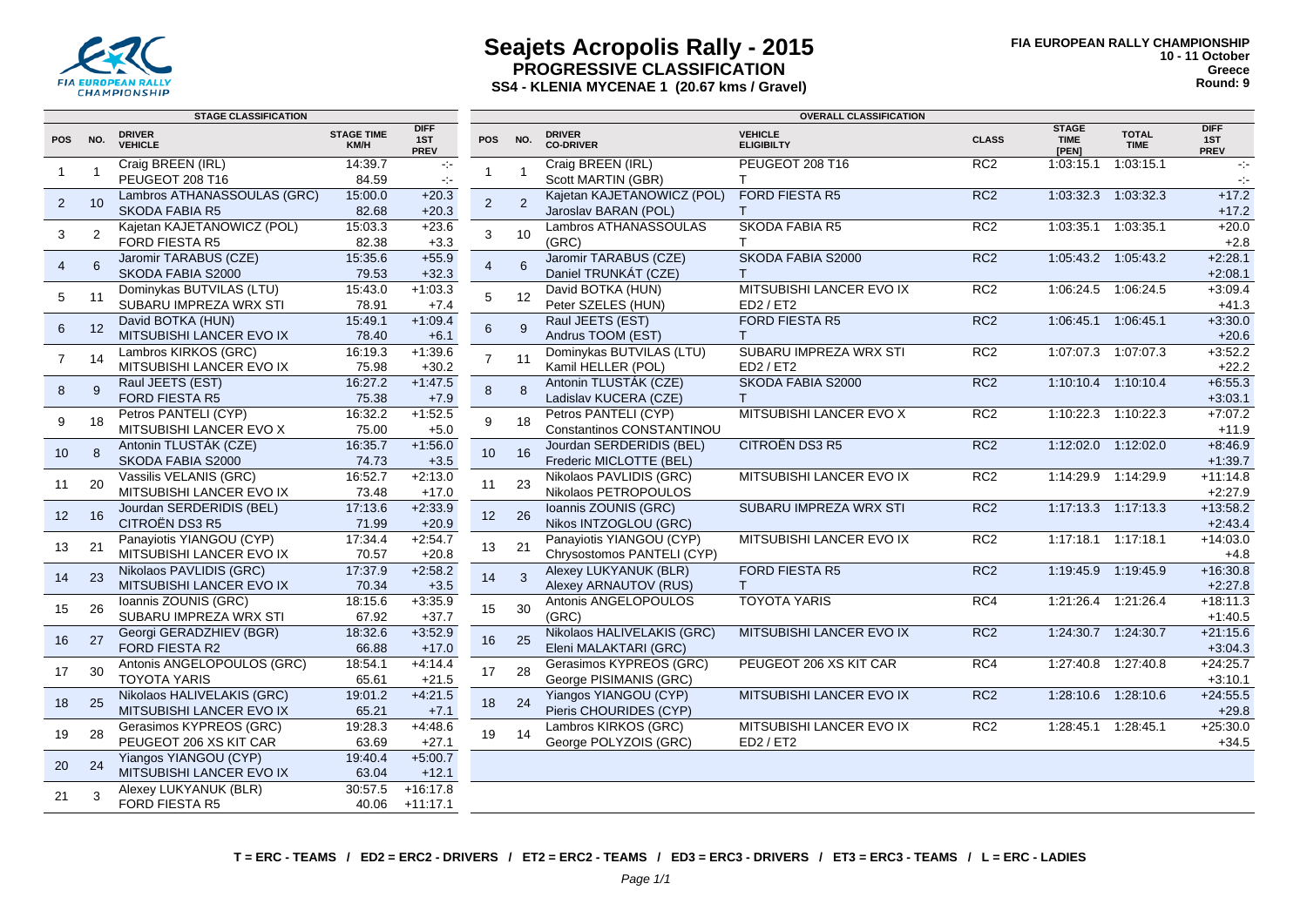

#### **Seajets Acropolis Rally - 2015 PROGRESSIVE CLASSIFICATION SS5 - KEFALARI 1 (18.52 kms / Gravel)**

|                 |     | <b>STAGE CLASSIFICATION</b>                    |                           |                                   | <b>OVERALL CLASSIFICATION</b> |                |                                                |                                          |                 |                                      |                             |                                   |
|-----------------|-----|------------------------------------------------|---------------------------|-----------------------------------|-------------------------------|----------------|------------------------------------------------|------------------------------------------|-----------------|--------------------------------------|-----------------------------|-----------------------------------|
| <b>POS</b>      | NO. | <b>DRIVER</b><br><b>VEHICLE</b>                | <b>STAGE TIME</b><br>KM/H | <b>DIFF</b><br>1ST<br><b>PREV</b> | <b>POS</b>                    | NO.            | <b>DRIVER</b><br><b>CO-DRIVER</b>              | <b>VEHICLE</b><br><b>ELIGIBILTY</b>      | <b>CLASS</b>    | <b>STAGE</b><br><b>TIME</b><br>[PEN] | <b>TOTAL</b><br><b>TIME</b> | <b>DIFF</b><br>1ST<br><b>PREV</b> |
|                 |     | Craig BREEN (IRL)                              | 16:03.0                   | $\sim$                            | 1                             | $\overline{1}$ | Craig BREEN (IRL)                              | PEUGEOT 208 T16                          | RC <sub>2</sub> | 1:19:18.1                            | 1:19:18.1                   | $\sim 10$                         |
|                 |     | PEUGEOT 208 T16                                | 69.23                     | $\sim$                            |                               |                | Scott MARTIN (GBR)                             | T.                                       |                 |                                      |                             | $\sim$                            |
| $\overline{2}$  | 10  | Lambros ATHANASSOULAS (GRC)                    | 16:19.4                   | $+16.4$                           | $\overline{2}$                | $\overline{2}$ | Kajetan KAJETANOWICZ (POL)                     | FORD FIESTA R5                           | RC <sub>2</sub> |                                      | 1:19:51.8 1:19:51.8         | $+33.7$                           |
|                 |     | <b>SKODA FABIA R5</b>                          | 68.07                     | $+16.4$                           |                               |                | Jaroslav BARAN (POL)                           |                                          |                 |                                      |                             | $+33.7$                           |
| 3               | 2   | Kajetan KAJETANOWICZ (POL)                     | 16:19.5                   | $+16.5$                           | 3                             | 10             | Lambros ATHANASSOULAS                          | <b>SKODA FABIA R5</b>                    | RC <sub>2</sub> |                                      | 1:19:54.5  1:19:54.5        | $+36.4$                           |
|                 |     | <b>FORD FIESTA R5</b>                          | 68.07                     | $+0.1$                            |                               |                | (GRC)                                          | T.                                       |                 |                                      |                             | $+2.7$                            |
| $\overline{4}$  | 11  | Dominykas BUTVILAS (LTU)                       | 16:52.8                   | $+49.8$                           | $\overline{4}$                | 6              | Jaromir TARABUS (CZE)                          | <b>SKODA FABIA S2000</b>                 | RC <sub>2</sub> | 1:22:37.3                            | 1:22:37.3                   | $+3:19.2$                         |
|                 |     | SUBARU IMPREZA WRX STI                         | 65.83                     | $+33.3$                           |                               |                | Daniel TRUNKÁT (CZE)                           | $\mathsf{T}$<br>MITSUBISHI LANCER EVO IX | RC2             |                                      |                             | $+2:42.8$                         |
| 5               | 6   | Jaromir TARABUS (CZE)<br>SKODA FABIA S2000     | 16:54.1<br>65.74          | $+51.1$<br>$+1.3$                 | 5                             | 12             | David BOTKA (HUN)<br>Peter SZELES (HUN)        | ED2 / ET2                                |                 | 1:23:32.0                            | 1:23:32.0                   | $+4:13.9$                         |
|                 |     | Raul JEETS (EST)                               | 17:04.7                   | $+1:01.7$                         |                               |                | Raul JEETS (EST)                               | FORD FIESTA R5                           | RC <sub>2</sub> | 1:23:49.8                            | 1:23:49.8                   | $+54.7$<br>$+4:31.7$              |
| 6               | 9   | FORD FIESTA R5                                 | 65.06                     | $+10.6$                           | 6                             | 9              | Andrus TOOM (EST)                              | T                                        |                 |                                      |                             | $+17.8$                           |
|                 |     | David BOTKA (HUN)                              | 17:07.5                   | $+1:04.5$                         |                               |                | Dominykas BUTVILAS (LTU)                       | SUBARU IMPREZA WRX STI                   | RC2             | 1:24:00.1                            | 1:24:00.1                   | $+4:42.0$                         |
| 7               | 12  | MITSUBISHI LANCER EVO IX                       | 64.89                     | $+2.8$                            | $\overline{7}$                | 11             | Kamil HELLER (POL)                             | ED2 / ET2                                |                 |                                      |                             | $+10.3$                           |
|                 |     | Antonin TLUSTÁK (CZE)                          | 17:33.8                   | $+1:30.8$                         |                               |                | Antonin TLUSTÁK (CZE)                          | SKODA FABIA S2000                        | RC <sub>2</sub> |                                      | 1:27:44.2  1:27:44.2        | $+8:26.1$                         |
| 8               | 8   | SKODA FABIA S2000                              | 63.27                     | $+26.3$                           | 8                             | 8              | Ladislav KUCERA (CZE)                          | T                                        |                 |                                      |                             | $+3:44.1$                         |
|                 |     | Vassilis VELANIS (GRC)                         | 17:59.9                   | $+1:56.9$                         |                               | 18             | Petros PANTELI (CYP)                           | MITSUBISHI LANCER EVO X                  | RC <sub>2</sub> | 1:29:40.5                            | 1:29:40.5                   | $+10:22.4$                        |
| 9               | 20  | MITSUBISHI LANCER EVO IX                       | 61.74                     | $+26.1$                           | 9                             |                | Constantinos CONSTANTINOU                      |                                          |                 |                                      |                             | $+1:56.3$                         |
| 10 <sup>°</sup> | 14  | Lambros KIRKOS (GRC)                           | 18:02.2                   | $+1:59.2$                         | 10                            | 16             | Jourdan SERDERIDIS (BEL)                       | <b>CITROËN DS3 R5</b>                    | RC <sub>2</sub> |                                      | 1:30:22.2 1:30:22.2         | $+11:04.1$                        |
|                 |     | MITSUBISHI LANCER EVO IX                       | 61.61                     | $+2.3$                            |                               |                | Frederic MICLOTTE (BEL)                        |                                          |                 |                                      |                             | $+41.7$                           |
| 11              | 16  | Jourdan SERDERIDIS (BEL)                       | 18:20.2                   | $+2:17.2$                         | 11                            | 23             | Nikolaos PAVLIDIS (GRC)                        | MITSUBISHI LANCER EVO IX                 | RC2             | 1:34:17.6                            | 1:34:17.6                   | $+14:59.5$                        |
|                 |     | CITROËN DS3 R5                                 | 60.60                     | $+18.0$                           |                               |                | Nikolaos PETROPOULOS                           |                                          |                 |                                      |                             | $+3.55.4$                         |
| 12              | 21  | Panayiotis YIANGOU (CYP)                       | 18:50.3                   | $+2:47.3$                         | 12                            | 21             | Panayiotis YIANGOU (CYP)                       | MITSUBISHI LANCER EVO IX                 | RC <sub>2</sub> | 1:36:08.4                            | 1:36:08.4                   | $+16:50.3$                        |
|                 |     | MITSUBISHI LANCER EVO IX                       | 58.99                     | $+30.1$                           |                               |                | Chrysostomos PANTELI (CYP)                     |                                          |                 |                                      |                             | $+1:50.8$                         |
| 13              | 18  | Petros PANTELI (CYP)                           | 19:18.2                   | $+3:15.2$                         | 13                            | 26             | Ioannis ZOUNIS (GRC)                           | SUBARU IMPREZA WRX STI                   | RC2             | 1:36:45.6                            | 1:36:45.6                   | $+17:27.5$                        |
|                 |     | MITSUBISHI LANCER EVO X                        | 57.57                     | $+27.9$                           |                               |                | Nikos INTZOGLOU (GRC)                          |                                          |                 |                                      |                             | $+37.2$                           |
| 14              | 26  | Ioannis ZOUNIS (GRC)<br>SUBARU IMPREZA WRX STI | 19:32.3<br>56.87          | $+3:29.3$<br>$+14.1$              | 14                            | 30             | Antonis ANGELOPOULOS<br>(GRC)                  | <b>TOYOTA YARIS</b>                      | RC4             |                                      | 1.42.16.7 1.42.16.7         | $+22:58.6$<br>$+5.31.1$           |
|                 |     | Nikolaos PAVLIDIS (GRC)                        | 19:47.7                   | $+3.44.7$                         |                               |                | <b><i>SIMOISBOOS PIRLIASE (GRIS) (GRC)</i></b> | MITSUBISHI LANCER EVO IX                 | RC2             |                                      | 1:45:02.0 1:45:02.0         | $+25:43.9$                        |
| 15              | 23  | MITSUBISHI LANCER EVO IX                       | 56.14                     | $+15.4$                           | 15                            | 25             | Eleni MALAKTARI (GRC)                          |                                          |                 |                                      |                             | $+2:45.3$                         |
|                 |     | Nikolaos HALIVELAKIS (GRC)                     | 20:31.3                   | $+4:28.3$                         |                               |                | Lambros KIRKOS (GRC)                           | MITSUBISHI LANCER EVO IX                 | RC <sub>2</sub> |                                      | 1:46:47.3 1:46:47.3         | $+27:29.2$                        |
| 16              | 25  | MITSUBISHI LANCER EVO IX                       | 54.15                     | $+43.6$                           | 16                            | 14             | George POLYZOIS (GRC)                          | ED2 / ET2                                |                 |                                      |                             | $+1:45.3$                         |
|                 |     | Antonis ANGELOPOULOS (GRC)                     | 20:50.3                   | $+4:47.3$                         |                               |                | Gerasimos KYPREOS (GRC)                        | PEUGEOT 206 XS KIT CAR                   | RC4             |                                      | 1:49:03.2 1:49:03.2         | $+29:45.1$                        |
| 17              | 30  | <b>TOYOTA YARIS</b>                            | 53.32                     | $+19.0$                           | 17                            | 28             | George PISIMANIS (GRC)                         |                                          |                 |                                      |                             | $+2:15.9$                         |
|                 | 27  | Georgi GERADZHIEV (BGR)                        | 21:08.9                   | $+5:05.9$                         |                               |                | Yiangos YIANGOU (CYP)                          | MITSUBISHI LANCER EVO IX                 | RC <sub>2</sub> |                                      | 1:50:17.8  1:50:17.8        | $+30.59.7$                        |
| 18              |     | <b>FORD FIESTA R2</b>                          | 52.54                     | $+18.6$                           | 18                            | 24             | Pieris CHOURIDES (CYP)                         |                                          |                 |                                      |                             | $+1:14.6$                         |
| 19              | 28  | Gerasimos KYPREOS (GRC)                        | 21:22.4                   | $+5:19.4$                         |                               |                |                                                |                                          |                 |                                      |                             |                                   |
|                 |     | PEUGEOT 206 XS KIT CAR                         | 51.99                     | $+13.5$                           |                               |                |                                                |                                          |                 |                                      |                             |                                   |
| 20              | 24  | <b>Yiangos YIANGOU (CYP)</b>                   | 22:07.2                   | $+6:04.2$                         |                               |                |                                                |                                          |                 |                                      |                             |                                   |
|                 |     | MITSUBISHI LANCER EVO IX                       | 50.24                     | $+44.8$                           |                               |                |                                                |                                          |                 |                                      |                             |                                   |